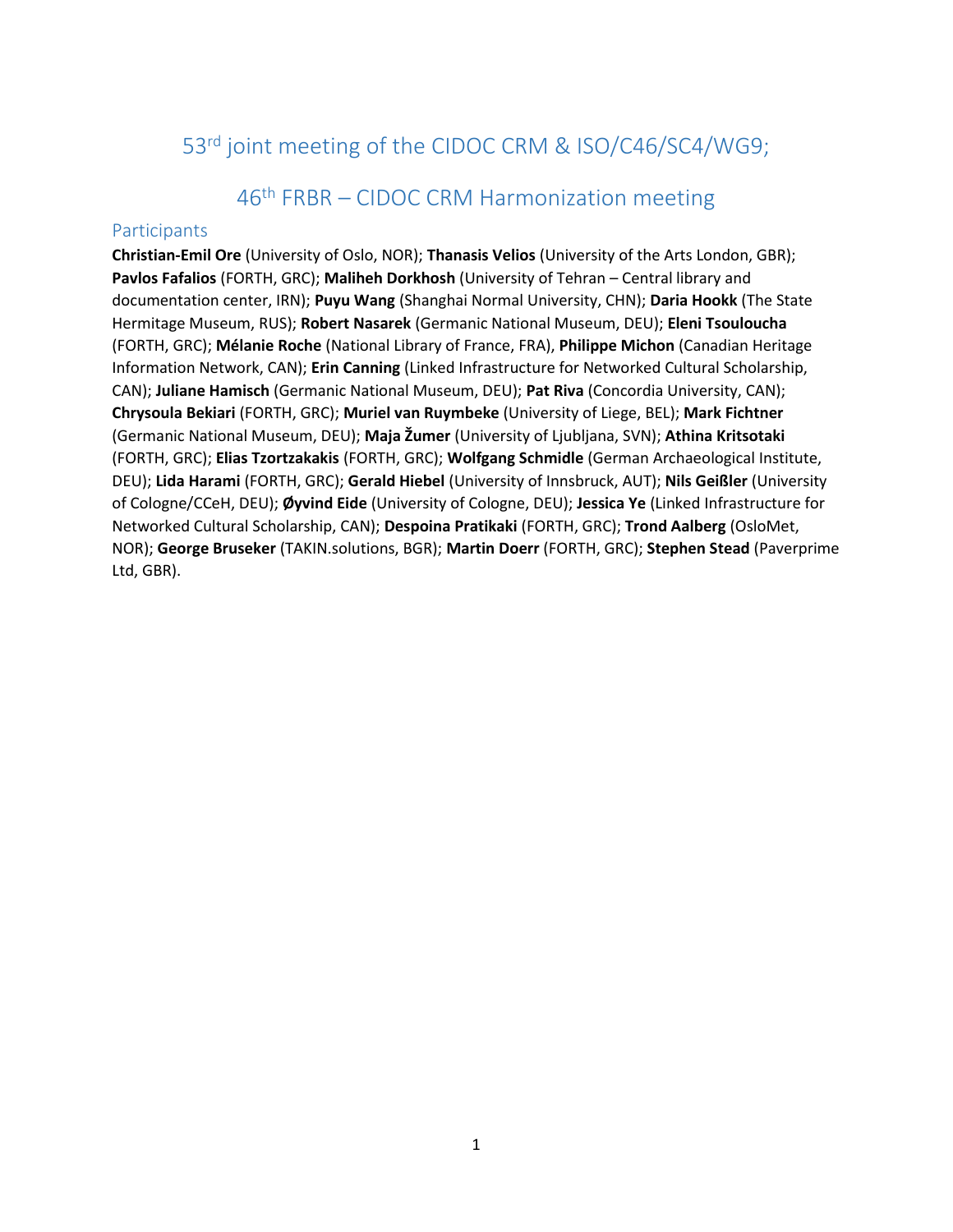# **Contents**

| Issue 517: Does the axiom of non-reflexivity from the definition of transitivity?5           |  |
|----------------------------------------------------------------------------------------------|--|
|                                                                                              |  |
|                                                                                              |  |
|                                                                                              |  |
|                                                                                              |  |
|                                                                                              |  |
|                                                                                              |  |
|                                                                                              |  |
|                                                                                              |  |
| Issue 556: Content of the minimal vocabularies for restricting the CIDOC CRM Types  8        |  |
|                                                                                              |  |
| Issue 583: How to assign dimensions to relative positions/ distances in space-time and other |  |
|                                                                                              |  |
|                                                                                              |  |
|                                                                                              |  |
|                                                                                              |  |
|                                                                                              |  |
|                                                                                              |  |
|                                                                                              |  |
| Issue 536: Properties for assigning dimensions to places and temporal entities 12            |  |
|                                                                                              |  |
|                                                                                              |  |
|                                                                                              |  |
|                                                                                              |  |
|                                                                                              |  |
|                                                                                              |  |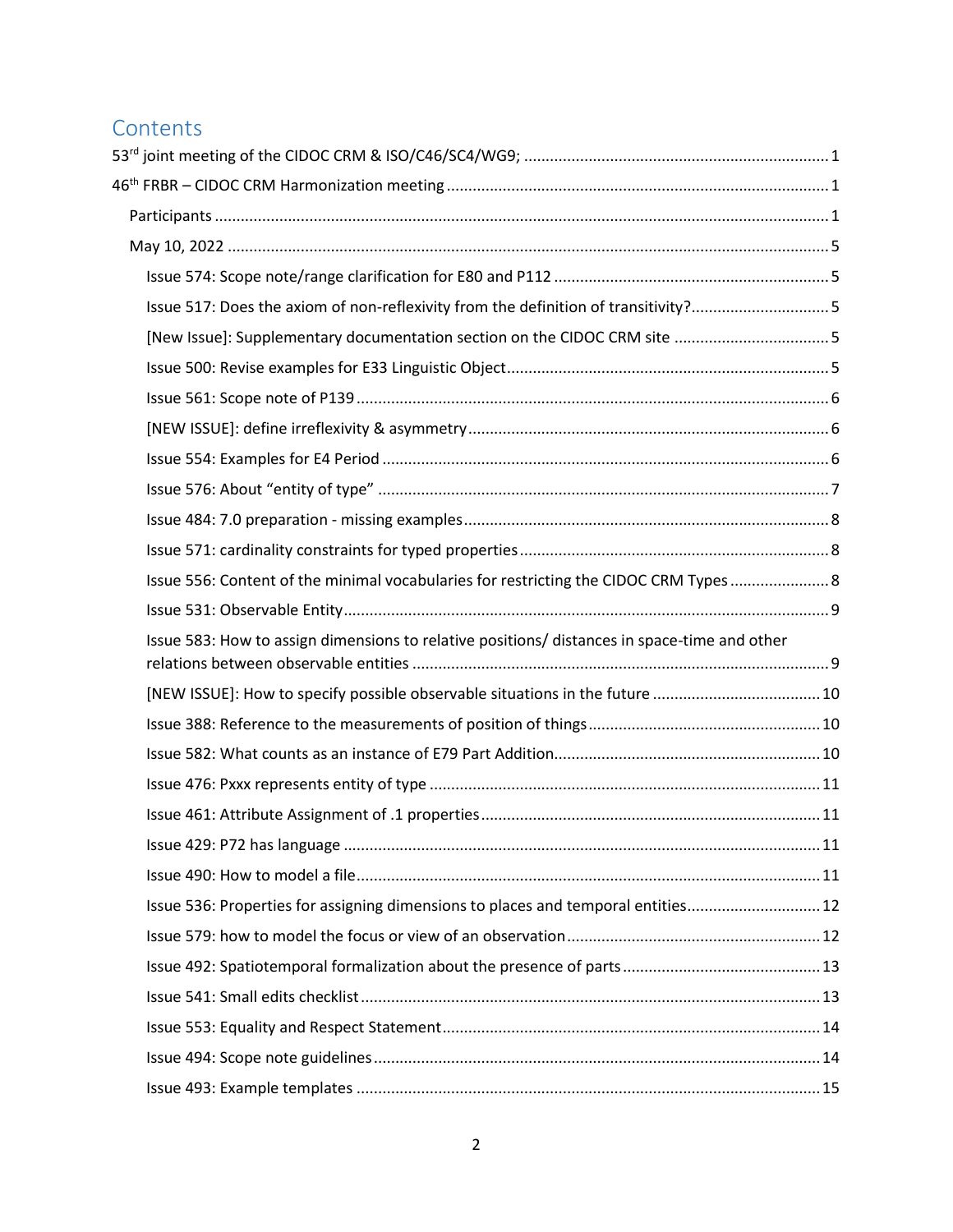| Issue 588: Common policy/method for implementing the .1 properties of base and extensions in rdf    |  |
|-----------------------------------------------------------------------------------------------------|--|
|                                                                                                     |  |
|                                                                                                     |  |
|                                                                                                     |  |
|                                                                                                     |  |
|                                                                                                     |  |
|                                                                                                     |  |
|                                                                                                     |  |
|                                                                                                     |  |
| Issue 409: CRMarcheo generalization of the properties AP12 confines and AP11 has physical           |  |
| Issue 562: Automatically produce graphs from the XML implementation of CIDOC CRM20                  |  |
|                                                                                                     |  |
|                                                                                                     |  |
| Issue 564: Tools and formats relevant for the translation work (technical means of the exchange) 21 |  |
|                                                                                                     |  |
| Issue 587: Principles for Modelling Ontologies: A Short Reference Guide [introduction and examples  |  |
|                                                                                                     |  |
|                                                                                                     |  |
|                                                                                                     |  |
|                                                                                                     |  |
|                                                                                                     |  |
|                                                                                                     |  |
|                                                                                                     |  |
|                                                                                                     |  |
|                                                                                                     |  |
|                                                                                                     |  |
|                                                                                                     |  |
|                                                                                                     |  |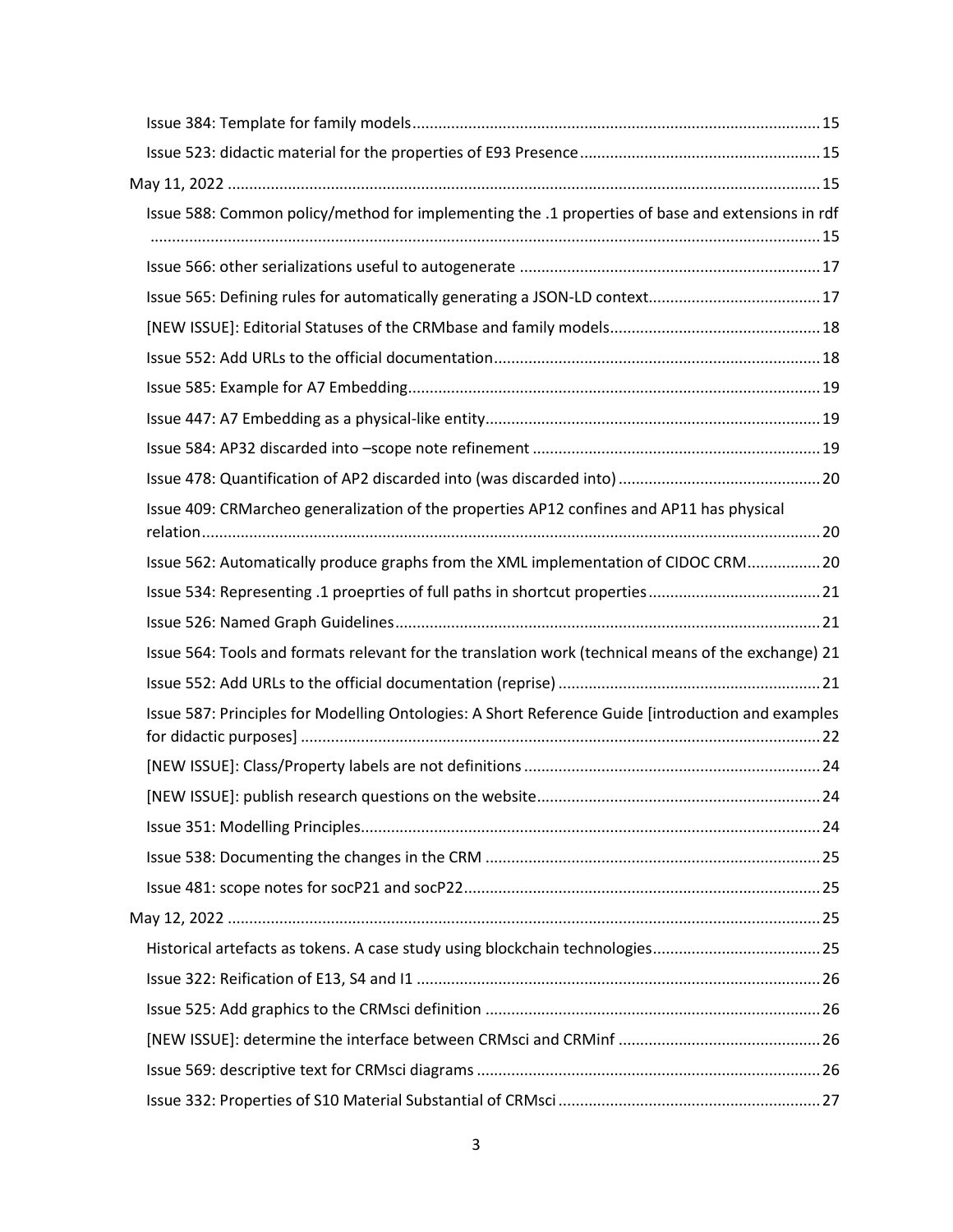| Issue 594: semantically replacing Recording Event and Externalization Event 28                 |  |
|------------------------------------------------------------------------------------------------|--|
|                                                                                                |  |
|                                                                                                |  |
| Issue 557: Which family model should classes (i) Provision and (ii) Business Obligation appear |  |
|                                                                                                |  |
|                                                                                                |  |
|                                                                                                |  |
|                                                                                                |  |
|                                                                                                |  |
|                                                                                                |  |
|                                                                                                |  |
|                                                                                                |  |
|                                                                                                |  |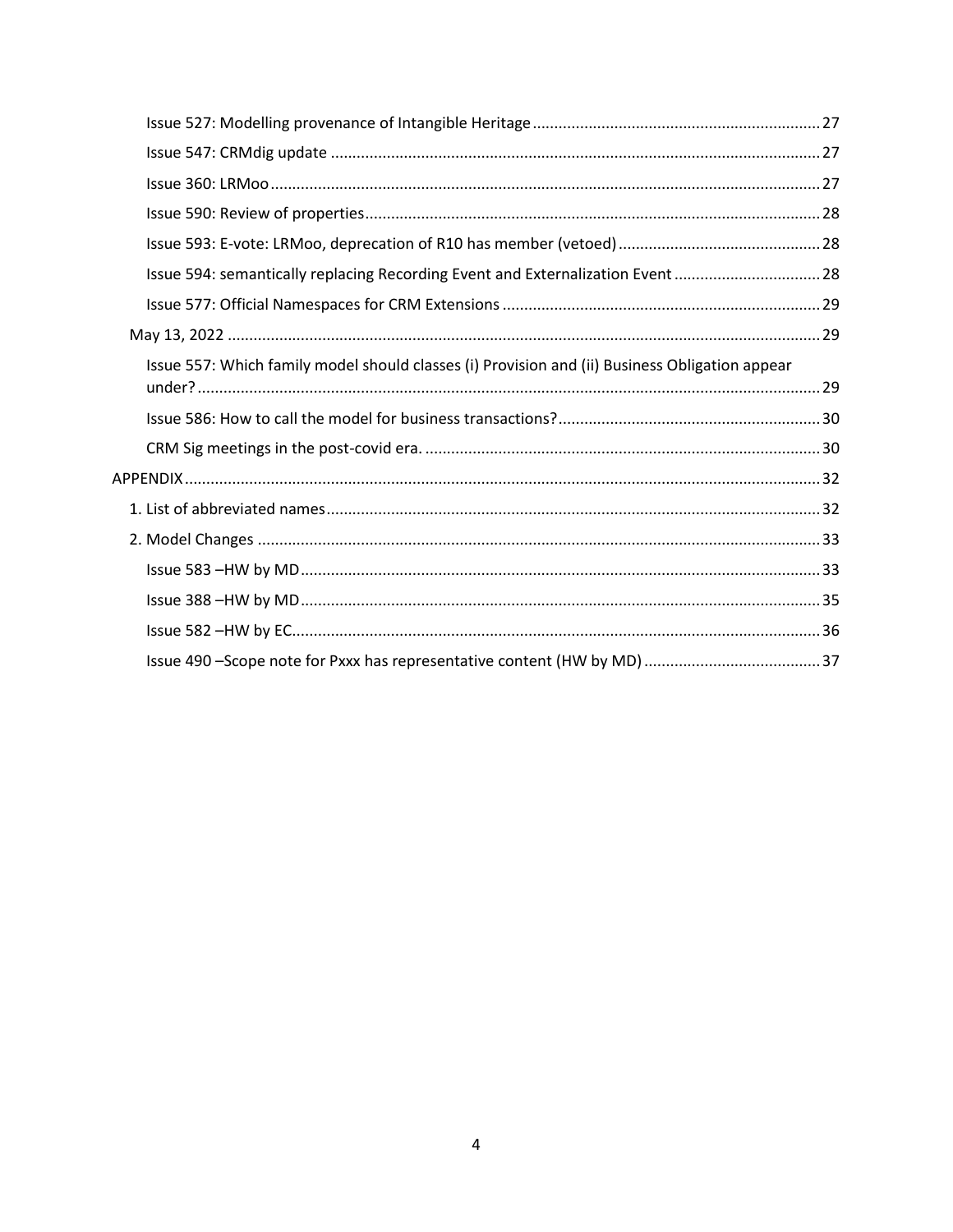# <span id="page-4-0"></span>May 10, 2022

# <span id="page-4-1"></span>Issue 574: Scope note/range clarification for E80 and P112

**DECISION**: The Sig formally closed issue 574, on the grounds of all the points raised in it having been addressed –namely:

- P112 was redrafted to reflect the change in its range to E18
- FOL inference of P112 was changed
- An example involving a physical thing that got diminished as a result of a part removal was added for P112
- E80: the range of the referred property P112 was changed to E18
- E80: an example of part removal involving a natural object (i.e. not E24, but E18 instead) was added
- P110 was updated to reflect the change in its range to E18
- FOL inference for P110 was changed
- An example involving a physical thing that got augmented as a result of a part removal was added for P110
- E79: range of referred property P110 was edited (points to E18)
- E79: an example of part addition involving a natural object (i.e. not E24, but E18 instead) was added
- A new issue started where to revise the definition of E79

All the changes have informed CIDOC CRM v7.1.2 and v7.2.1.

#### <span id="page-4-2"></span>Issue 517: Does the axiom of non-reflexivity from the definition of transitivity?

**DECISION**: The Sig formally closed issue 517, on the grounds of it having been resolved by the e-vote that CEO called (full definition of 32 properties that take the same class as domain and range). The CIDOC CRM (v7.1.2, and v7.2.1) has been updated as suggested by the outcome of the evote.

The Sig decided to start a [new issue](#page-4-3) re. where on the site should the table of properties whose domain and range are the same class appear under.

#### <span id="page-4-3"></span>[New Issue]: Supplementary documentation section on the CIDOC CRM site

The Sig has decided to start a new issue re. creating a space on the CIDOC CRM website where to add supplementary documentation for the model –like the table of properties that take the same class as domain and range, the templates for examples, the templates for the definition documents of family models, guidelines for drafting scope-notes, a quick overview of the properties of properties, the small errors checklist etc.

Some place under Resources.

**HW:** for the FORTH team to implement that.

#### <span id="page-4-4"></span>Issue 500: Revise examples for E33 Linguistic Object

**DECISION**: The Sig formally closed issue 500, on the grounds of E33 Linguistic Object already having enough examples (including one with recorded dialectal data).

The Sig also edited the last example for E33. The change is incorporated in CIDOC CRM v7.1.2 and v7.2.1.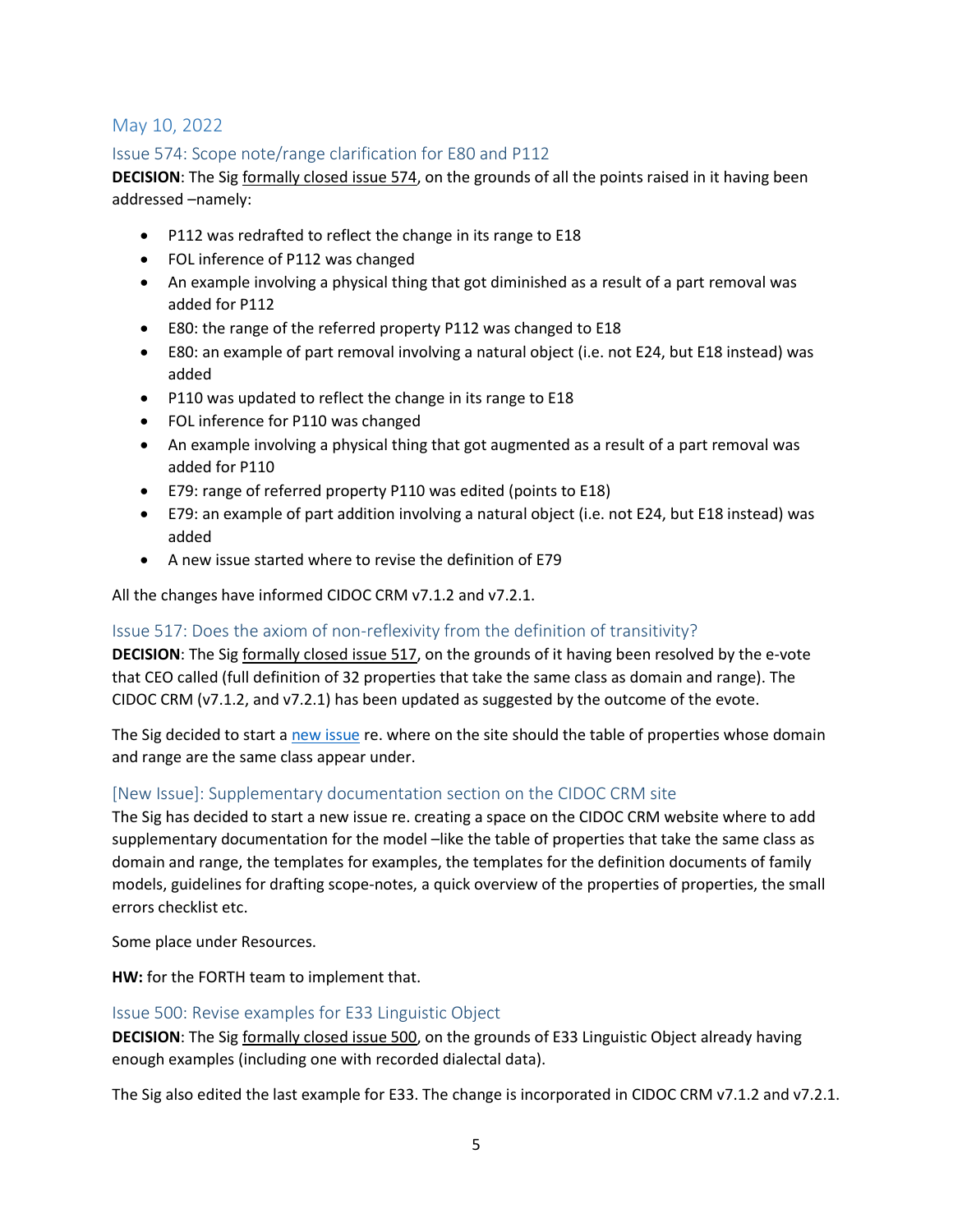## *FROM (old)*

the free dialog in the local dialect recorded in 1958, Telemark, Norway stored on tape or.7- 89.s1 (00.15:46-00:34), The Language Collection at the University Library in Bergen, Norway (as by 2020).

### *TO (new)*

the free dialog in the local dialect recorded in 1958, Telemark, Norway stored on tape or.7- 89.s1 (00.15:46-00:34), The Language Collection at the University Library in Bergen, Norway (verified on 2020)

## <span id="page-5-0"></span>Issue 561: Scope note of P139

**Discussion**: Irreflexivity and asymmetry are not defined in the document (under terminology). This is a problem, because irreflexivity and non-reflexivity stand for different things, same holds for asymmetry and non-symmetry (no instance of a property is reflexive/symmetric vs. some instances of the property are reflexive/symmetric and some are not).

**Proposal**: Start a [new issue](#page-5-1) where to discuss the definitions for irreflexivity and asymmetry that should appear in the terminology section of the definition document. To inform v7.1.2 and v7.2.1 alike. (If we can produce the definitions in time for ISO).

#### Everyone in agreement.

**DECISION**: The Sig formally closed issue 561. The scope note and FOL of P139 has alternative form was updated on the definition document for both v7.1.2 and v7.2.1. Start a new issue where to define irreflexivity and asymmetry.

## <span id="page-5-1"></span>[NEW ISSUE]: define irreflexivity & asymmetry

Provide definitions for irreflexivity and asymmetry in the definition document for both b7.1.2 and v7.2.1. Position in the document: Terminology table.

#### **HW**: CEO

## <span id="page-5-2"></span>Issue 554: Examples for E4 Period

The Sig went through the examples by DH for E53 Place, reformulated for E4 Period. They had been discussed again during the 51<sup>st</sup> CIDOC CRM Sig meeting but had not been accepted at the time. The examples in question can be found below:

- 1. The Capital of Russia (E4) [the capital of Russia in the sense of an administrative unit moved in historical times from Moscow to St Petersburg and then back to Moscow. This exemplifies an administrative unit changing place over time without temporal discontinuity]
- 2. The settling activity of the community of Helsinki (a.k.a. Helsingfors) (E7) [the original settlement called Helsinki was located in the area of the modern airport. The community moved later to settle on the coast. This exemplifies a continued activity changing place over time without temporal discontinuity]
- 3. Bronze Age (E4) [Bronze Age, in the sense of technological adoption, spread over disjoint areas including islands such as the British Isles without temporal discontinuity]
- 4. Japan, the state (E4) [In 2021, the Japanese state as a political unit comprised in 6852 islands extending along the Pacific coast of Asia]

#### **Discussion:**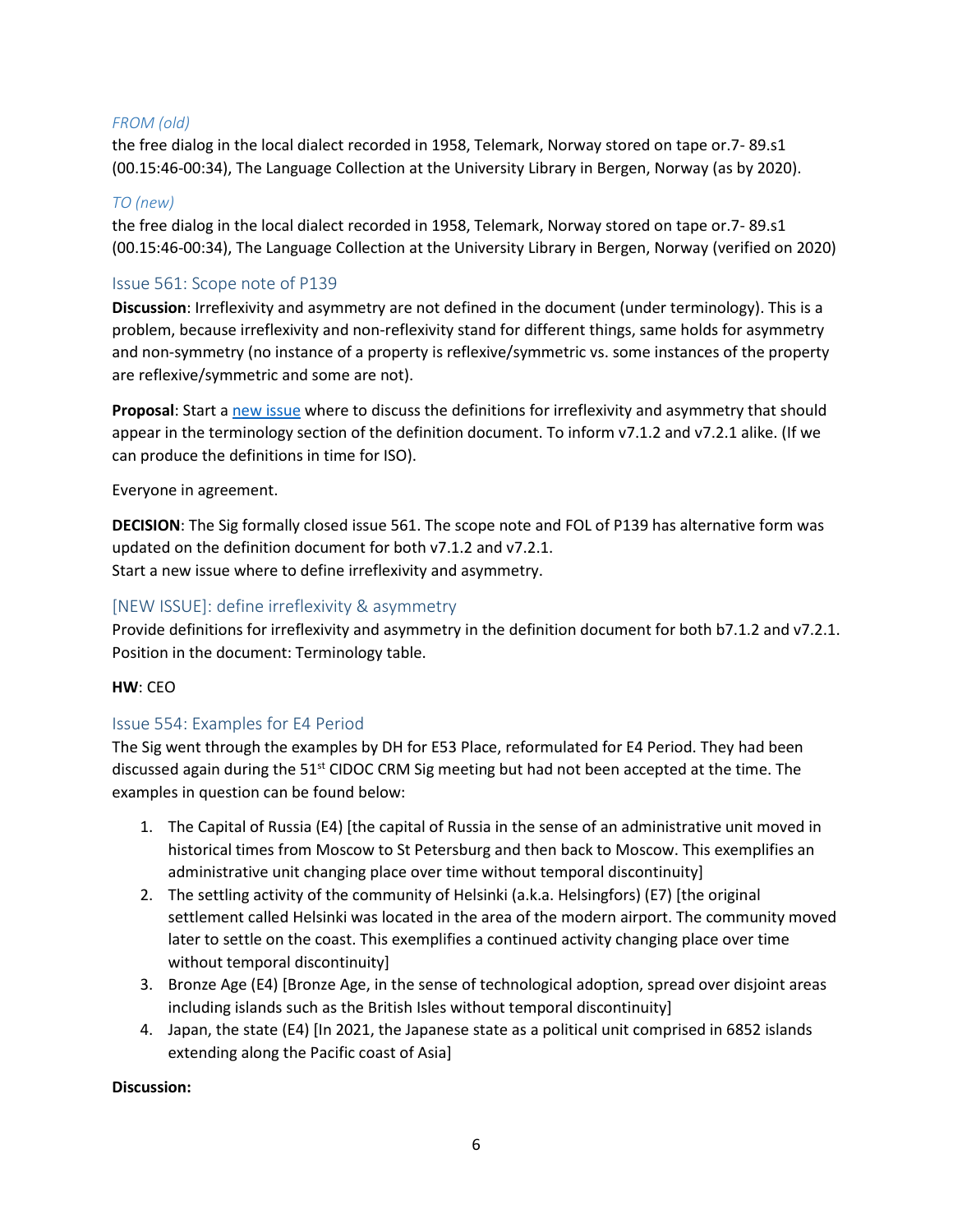The point of examples is to demonstrate how an instance of E7 Activity or E4 Period can be located in different places over time. No.3 and No.4 succeed in doing that. No.2 is easier to understand. No.1 is harder to understand.

No.4: illustrates how spatial contiguity is not necessary to define an E4 Period – the coherence of the phenomena constituting an instance of E4 Period is critical for defining it.

No.2 demonstrates the relation between an activity and a feature that it transformed and defined (qua place). If no agreement is reached on the usefulness of the examples, then a new issue should be formulated to introduce concepts in the model, by means of which to render that particular relation (f.i., a settling activity vs. the ensuing settlement).

No.1: The objections previously raised were about the phrasing of the example. RS had suggested to reformulate as "the administrative Capital of Russia", in the sense that the continuity was about the administration, not the place as such". We can keep it however on the grounds of some functions were specifically executed in Moscow, even though the administration had moved to St. Petersburg (coronation of the Czar). Another example would be Den Haag vs Amsterdam (where the administration is shared between the two cities) but it does not involve moving the administration.

No.3: a reference to the technological innovations relevant for the Bronze Age added to the explanation.

#### **Decision**:

The examples were voted in; changes were incorporated in CIDOC CRM v7.1.2 and v7.2.1.

## **Issue closed.**

## <span id="page-6-0"></span>Issue 576: About "entity of type"

The Sig discussed the proposal by GB to add properties specifying the real-world thing the proposition is about (be it an event, a place, a person or organization).

#### **Discussion points:**

A violation of a principle because it conflates typing the thing that it is about with typing the property. The specializations should be about the type of the range instead.

TV and CM are working towards defining a meta-types model (that refers to negative properties too) in a systematic approach. The generic solution should apply to this particular case as well (particular types of unidentified events).

What GB is suggesting can be implemented in OWL, the solution that TV & CM are working on will allow representing such statements (where one can only express categorical knowledge) in RDF/S too. TV is waiting for the review of the paper to come through, and if the solution provided therein (an RDF/S file that allows this sort of statement to be made with new properties) is considered viable, then the paper can serve as a starting point for a guideline.

MD in favor of treating these cases in an overall way, which would further allow the Sig to deprecate properties rather than continue to add new ones.

#### **Proposal:**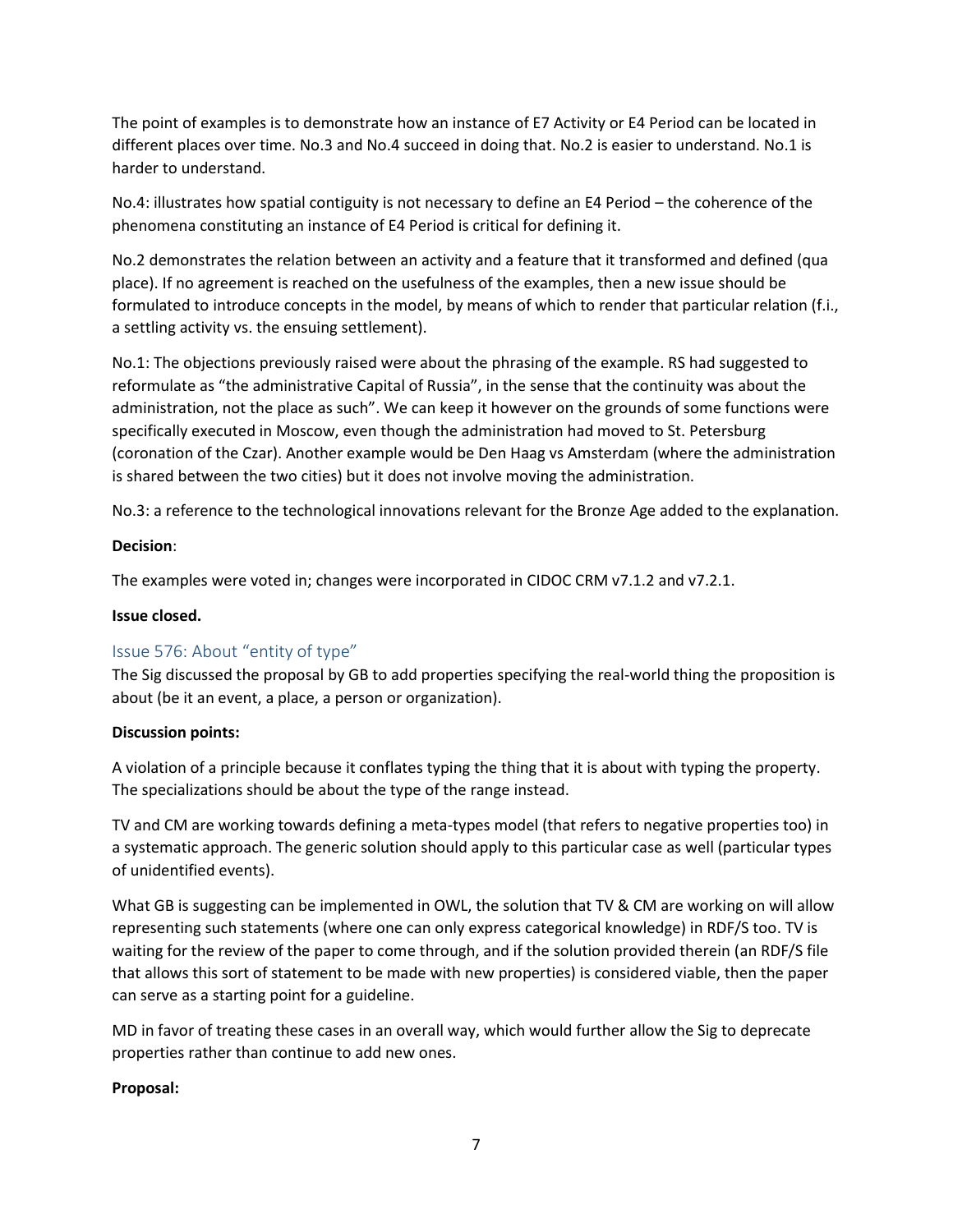Close the issue, because (i) the type of property should not cause ambiguity wrt the type of the range. Also, (ii) we expect a new issue that proposes an algorithmic solution to deal with the derivation of categorical properties and negative properties, rather than creating individual properties in an ad hoc manner.

Nb. The issue can be raised anew if someone produces a more detailed HW. It is more of an issue for the Principles document.

We need to identify the Principle violated

**Decision**: Proposal accepted.

## <span id="page-7-0"></span>Issue 484: 7.0 preparation - missing examples

The Sig revised the examples for **P176 starts before the start of (started after the start of)** (HW by CEO) and accepted them. They have been incorporated in CIDOC CRM v7.1.2 and v7.2.1.

- The reign of King Harold II (E4) *starts before the start of* the Battle of Hastings (E7) (Wikipedia 2022)
- The life of Attila "the Hun" (E4) *starts before the start of* the Battle of the Catalaunian Plains [June 20, 451 AD] (Wikipedia 2022)

The references need to be added to the bibliography list

**Bosman (2004)**, which was previously not cited neither on the 2<sup>nd</sup> example of P174 starts before the end of (ends after the start of) nor on the Bibliography list at the end, to be added to the definition document.

#### **Issue closed**

## <span id="page-7-1"></span>Issue 571: cardinality constraints for typed properties

The Sig discussed where on the site to publish the overview of .1 properties. The proposal put fort was to add it to the list of things that will appear under "Supplementary documentation" (within Resources).

Furthermore, the list should be added to the CRM document, in a tabular form, right after the **Table of Properties**. Not in an appendix. It should be visible.

Everyone in agreement. Change implemented in CIDOC CRM v7.1.2 and v7.2.1. Questions re how to structure the table will be dealt by the editorial group.

#### **Issue closed**

## <span id="page-7-2"></span>Issue 556: Content of the minimal vocabularies for restricting the CIDOC CRM Types

The Sig returned to Issue 556 to establish what the next steps are and assign HW, since 496 has been resolved.

#### **So far:**

- TV has proposed a list of classes of the CRM, for which recommending a type would be useful.
- MD has suggested providing recommendations for (a) the types mentioned in properties the range of which is an instance of E55 Type (or a specialization thererof), and by extension all the .1 properties, (b) the types referred to (or implied) in the scope notes of classes and properties.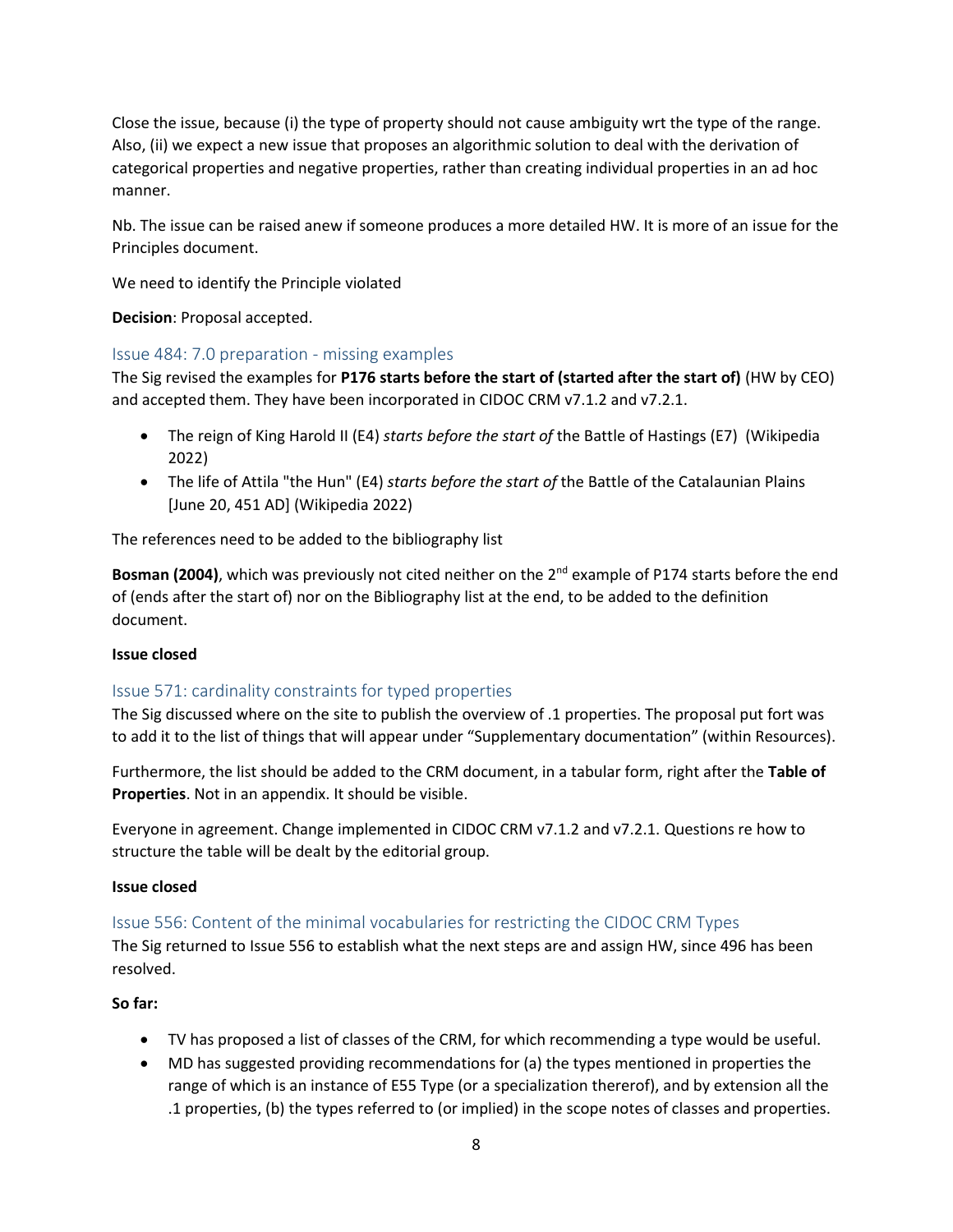## **Proposal**:

- a) closely-read the scope notes of CRM classes/properties in order to determine what ontological distinctions can be implemented through the use of types,
- b) go through the deprecated classes to determine whether their content and labels match classifications implemented in other known vocabularies (to check for the next meeting),
- c) identify domain-specific vocabularies and standardized vocabularies that are relevant for the CRM.

## Everyone in agreement, **HW assigned to**:

TV: check the classes he has identified for type-recommendations WS: check types of E4 Period (also settlements qua E7 Activity) and with vocabs from the DAI. MD: check the deprecated classes RN: skos vocabularies that they work with at the NFDI

To be discussed again in the next Sig meeting.

## <span id="page-8-0"></span>Issue 531: Observable Entity

The Sig closed the issue on the grounds of having enough examples for S4 Observation already having two examples.

# <span id="page-8-1"></span>Issue 583: How to assign dimensions to relative positions/ distances in space-time and other relations between observable entities

MD presented his HW (details in th[e appendix\)](#page-32-1):

An effort to theorize about dimensions of spatiotemporal distances, understood as distances btw instances of S15 Observable Entity observed through an Observable Situation (the relation can be seen as one of parthood).

What can be observed is: (a) static properties of a Physical Thing or Material Substantial and events; (b) spatiotemporally bounded situations involving observable entities (locations of things present in events during the time of observation); (c) dynamic processes and sub-situations within them.

The parthood can be expressed through P12 occurred in the presence of, the E93 Presence construct (and properties), location etc.

Observable Situation may be described by a Proposition Set, but restrictions need be implemented.

Esp. for observable situations in the future: future constraints can be cast in terms of describing an observable situation as a proposition set, which means that the situation materializes when the condition expressed by the proposition set is met/satisfied.

## **Proposal**:

- (1) parthood of physical things involved in an observation is expressed through: P12 occurred in the presence of, the E93 Presence construct (and properties: P164, P167, P195), location etc.
- (2) introduction of Sxxy Spatial Distance (IsA Sxxx Observable Situation): Properties
	- a. Oxxx is distance between: S15 Observable Entity (cardinality constraint: a relation between at least two instances of S15)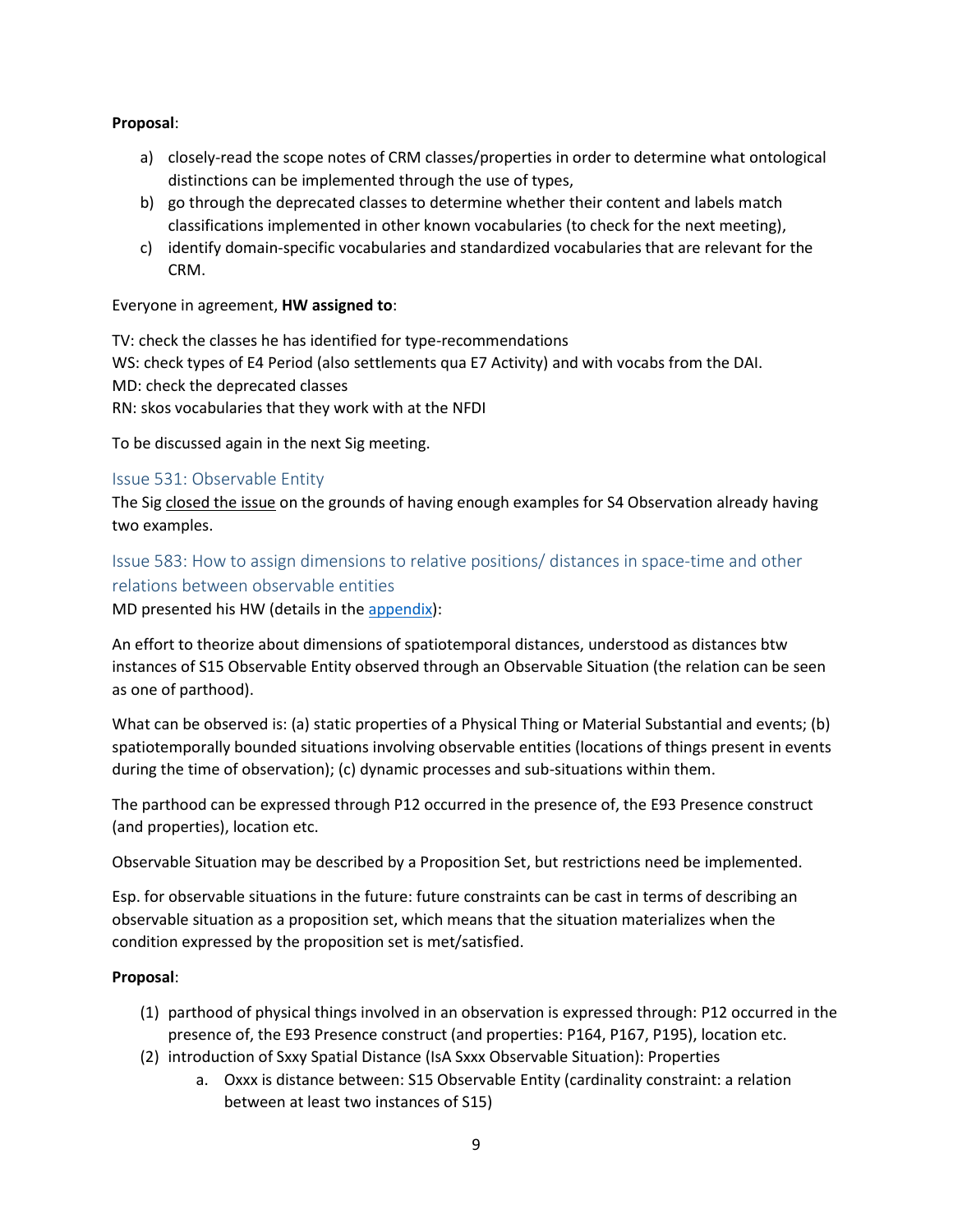- b. Oxxx has dimension: E54 Dimension
- (3) Observable Situation generalizes over Observations made for a single property. A stepping-stone towards measuring positions and issue 388.
- (4) Continue the HW of identifying properties that

## <span id="page-9-0"></span>[NEW ISSUE]: How to specify possible observable situations in the future

Following discussion of issue 583 at the 53rd SIG meeting, it was clarified that Observable Entities as subclass of E93 Presence can only be placed in historical time. A similar construct of defining the constraints of future possible Observable Entities needs to be discussed in a new issue. This will also need to take into account the CRMact model.

## <span id="page-9-1"></span>Issue 388: Reference to the measurements of position of things

HW by MD –Introduction of new class Sxxxx Position Measurement (IsA S4 Observation). Proposal for a new property (*Oxx observed situation*) to connect it with Sxxx Observable Situation. In due course O8, O9, O16 would be replaced by the new property *Oxx observed situation*.

Proposed definition of Sxxx Position Measurement in th[e appendix](#page-34-0)

• observation of measurements of angles and distances that define the declarative space that overlaps with the presence of the thing I measured the position of, and this generalizes as observing an observable situation.

## **Discussion**:

The difference of E16 Measurement and Sxxx Position Measurement is that E16 measures only one thing, Sxxx Position Measurement does not measure the property of a single thing, nor the positions of multiple things but distances.

GH has many data in support of this modelling construct. It was not incorporated in CRMgeo because the intention was to have it in CRMsci from the beginning. CRMgeo defines the output of the process, not the process itself.

**Decision**: The scope note of Sxxx Position Measurement to be paired with a diagram that illustrates how it should be used.

**HW:** TV, MD & GH to draw a diagram representing that uses this modelling construct to illustrate how the measurement of a position with respect to a reference system can only be adequately described like that, and where CRM fails unless this construct is admitted. F.i. an instance of E54 Dimension measured through an E16 Measurement is one thing, the position is not a dimension to be measured –it is a distance. That will be provided in an example.

## <span id="page-9-2"></span>Issue 582: What counts as an instance of E79 Part Addition

EC proposed to reformulate the scope note of E79 Part Addition as follows:

1. Add sentence: "Both the E18 Physical Thing being augmented and the E18 Physical Thing that is being added are treated as separate identifiable wholes prior to the instance of E79 Part Addition."

This sentence is inserted as the second sentence in the second paragraph, effectively replacing the sentence being removed in edit (2).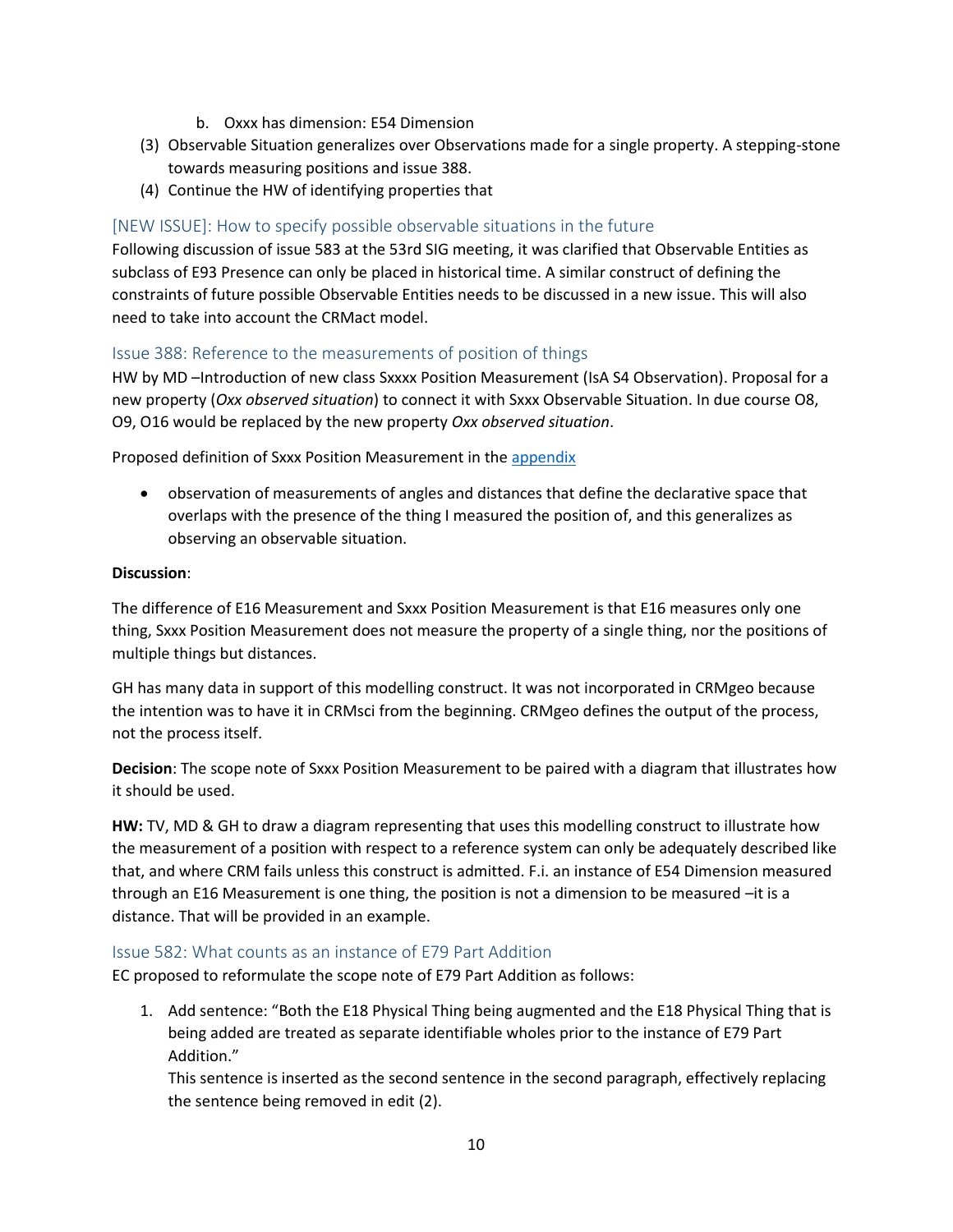2. Remove sentence: "Objects to which parts are added are, by definition, human-made, since the addition of a part implies a human activity." as well as the words "human-made" from the following sentence.

### **Decision**:

No objections to their proposal, changes accepted and implemented in CIDOC CRM v7.1.2 and v7.2.1.

Details in the [appendix.](#page-35-0)

## <span id="page-10-0"></span>Issue 476: Pxxx represents entity of type

The Sig decided to postpone this issue, on the grounds that it may result in infinitely multiplying the typed properties in the CRM. TV and CM are working to achieve that through a systematic solution (also negative properties). The property may end up being deprecated in the end.

There are other typed properties in the CRM that we might need to reconsider after a more general solution has been provided.

## <span id="page-10-1"></span>Issue 461: Attribute Assignment of .1 properties

This is an old HW assigned to RS & MD that they need to be reminded of. It is about adding a qualifier to an attribute assignment. Postpone the issue, until HW has been turned in.

#### **HW**: MD, RS

## <span id="page-10-2"></span>Issue 429: P72 has language

TV walked the Sig through the HW that he, GB, and PR worked on: a definition of a Pxxx has ability property. The discussion had started from documenting someone's ability to speak/write using a particular language, and then drifted to documenting general abilities particular to individual persons.

## **Discussion**:

- Skill/ability is an opaque concept, we need to decide on what counts as evidence for a particular skill.
- more explanation needed re how these properties differ from typing instances of E21 Person
- some properties central to a person (native language) cannot be documented through events. Others can –attested knowledge of a second language etc.

#### **Decision**:

**HW:** GB, PR, TV, MR: to provide examples for this relevant for CRM (from documentation data). Bibliographic data could be relevant ("which languages could author such-and-such write in?").

#### <span id="page-10-3"></span>Issue 490: How to model a file

CEO walked the Sig through the issue:

• The solution to GB's original question is as follows: The abstract content of a file is an instance of E73 Information Object. The actual content of the file (sequence of symbols) can be represented by an instance of E62 String. The link to the abstract content could be given through a \*has semantic encoding\* property.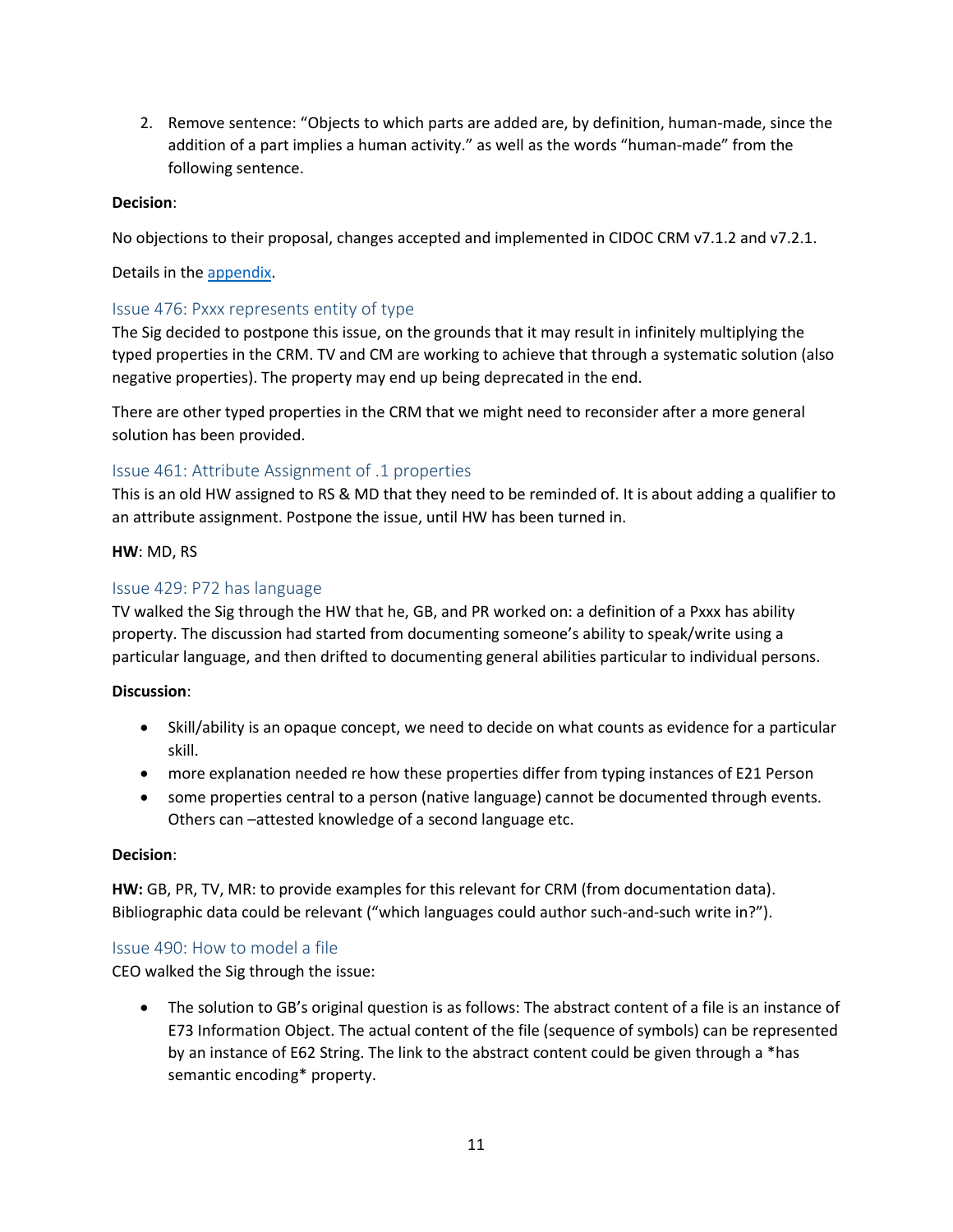- MD had proposed introducing a property (Pxxx has representative content) to connect two instances of E73 Information Object. The scope note was discussed at length during the  $52^{nd}$  Sig meeting, it was not very clear and had not been accepted then. The property proposed by MD *Pxxx has representative content* (see [appendix\)](#page-36-0) can mark an equivalence relation btw different instances of E73. This forms an additional solution, not what GB was asking.
- The new property expresses an equivalence relation between instances of E73 Information Object that are also instances of D1 Digital Object in CRMdig.

## **HW:** MD, TV, CEO

- to redraft the text of the scope note & provide examples that are not exclusively Europeancentric.
- practical issue (question by GB), namely: How do I connect a file with a semantic network. Add something to the rdf guidelines. Distinguish among a file as a physical copy held by a digital library and referring to "my file" by a URI.

## <span id="page-11-0"></span>Issue 536: Properties for assigning dimensions to places and temporal entities

MD walked the Sig through the issue and proposed to only define a Pxxx has dimension [D: E53 Place, R: E54 Dimension] bearing in mind that the instance of E53 Place is an approximation of a real place. The definition must express that the dimension is derived from the mathematical substance of places.

Nb. Distances between features that do not coexist in time, or did not exist at the time of determining the distance, and other geometric "multi-place" properties are mathematical constructs.

Before deciding with *Pxx has dimension* for places, we should see how places and distances btw them are defined in the OGC standards, which should be interfaced by CRMbase and CRMgeo.

Similarly, Spacetime Volumes need a mathematical dimension, not an observable one.

Time-spans do have only one kind of dimension: the duration, which already exists in the model –see properties of E52 Time-Span.

#### **Decision:**

Proceed as proposed, GH to check OGC for the definition of places/distances and produce a HW for the next meeting. DH to collaborate.

The STVs can be dealt with after Place has been determined.

#### **HW**: GH & DH.

#### <span id="page-11-1"></span>Issue 579: how to model the focus or view of an observation

MD gave some background for the issue: it refers to the event of taking a view-point that should be used to define the position of someone taking a picture or photograph. It adds to the scope of the observation theory discussed in 583, which it depends on.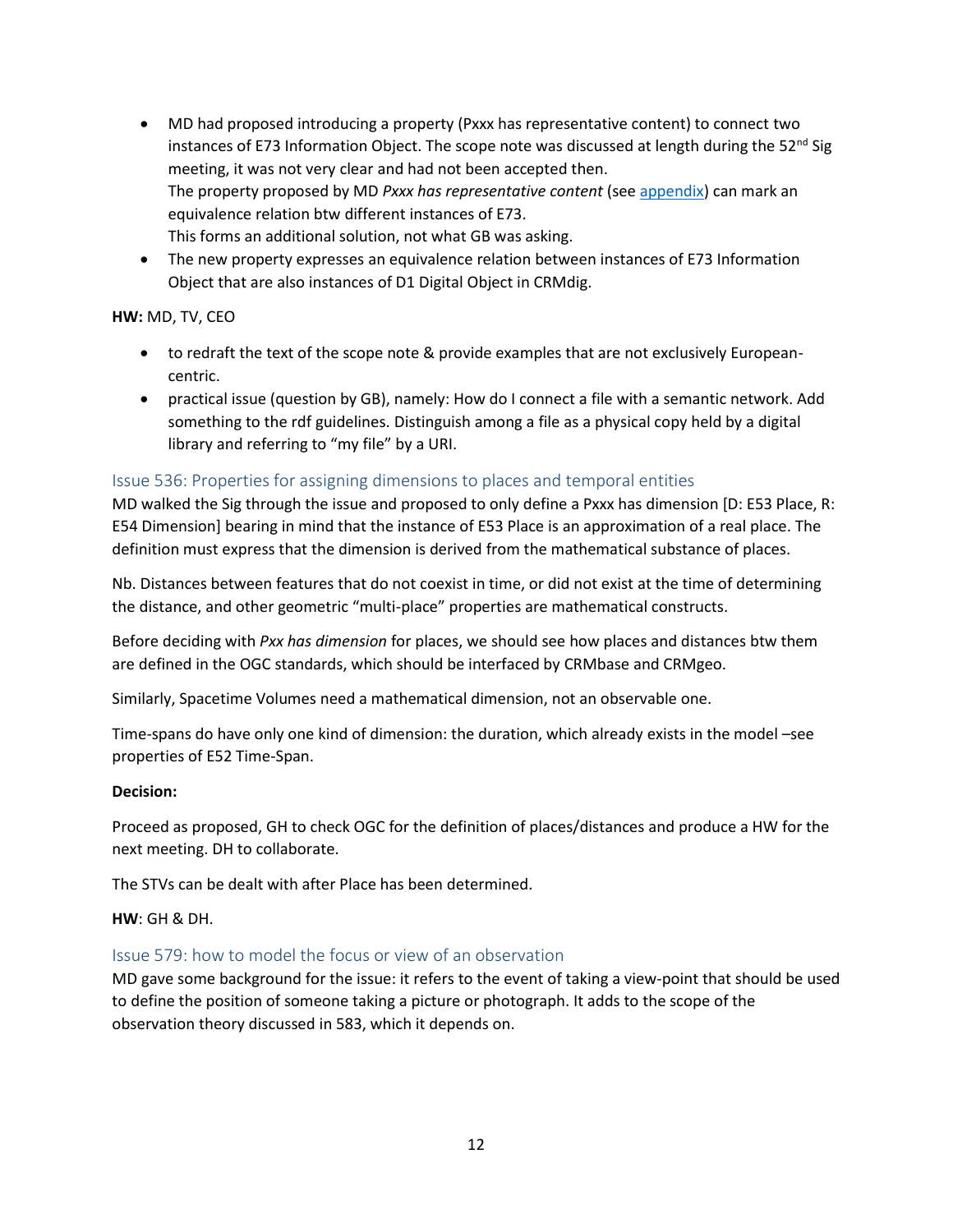# <span id="page-12-0"></span>Issue 492: Spatiotemporal formalization about the presence of parts

MD gave some background for the issue: The theory of mereology developed by the team of N.Guarino, according to which the physical extent of the whole includes the physical extent of its parts, informed the construct of E93 Presence.

**Decision:** go through the properties identified as having an added spatiotemporal formalization (P8, P12, P110, P111, P112, P113) and formulate axioms of parthood in FOL.

## **HW**: WS, (MD)

## <span id="page-12-1"></span>Issue 541: Small edits checklist

PM showed the small edits checklist. He explained what the fields on the checklist stand for and how they should be filled in. The spreadsheet in its "current" form –when presented at the 53<sup>rd</sup> Sig meeting – can be found **[here](https://cidoc-crm.org/sites/default/files/Documents/OLD1%20-%20CIDOC%20CRM%20Corrections%20and%20Edits%20%28Responses%29%20%5B25%20May%202022%5D.xlsx)**.

Nb. Since the spreadsheet is difficult to maintain, EC has created a [google form,](https://cidoc-crm.org/sites/default/files/541form_v1.pdf) the answers to which will inform the spreadsheet –users will not need to worry about formatting etc.

EC showed the form that informs the small edits checklist. The "Language" column has been removed, in the sense that the google form could be duplicated for crm translations.

#### **Discussion points**:

- some of the fields are repetitive (discouraging to use)
- follow-up email confirmation
- extend the checklist beyond CRMbase. Single form for base and family models or different form per model? Maintaining a separate form per extension can be difficult).
- referenced versions: mainly 7.1.2 (the one to be submitted to ISO) and 7.2.1.
	- o Nb. re. family models: only the maintained versions for family will be listed

**Proposal**: To slightly edit the google form (cover all extensions), keep number of fields at an absolute minimum, explicitly list CRMbase v7.1.2 and 7.2.1 –and "currently" maintained versions of family models – and set up a follow-up email. Discuss where to place it (so people can use it).

The list should be updated in a monthly basis.

#### **Decision**:

• Establish a cut-off point beyond which v7.1.2 will no longer be edited (at which point it will be removed from the checklist)

**HW**: EC & PM to edit the google form as suggested.

• Re. the position of the document on the site ("supplementary material") –see [new issue](#page-4-3) started. **HW** for the team at FORTH to propose a structure and implement it. The list should be updated in a monthly basis.

#### *Overall discussion re versioning of the CRMbase:*

v7.1.2 should start to be translated into the ISO format. In that sense, there is a small margin to further edit it. The decisions made throughout the  $53<sup>rd</sup>$  Sig meeting should also be included in the version to be submitted to ISO. Once this has been done, typos found in v7.1.2 should be corrected in v7.2.1.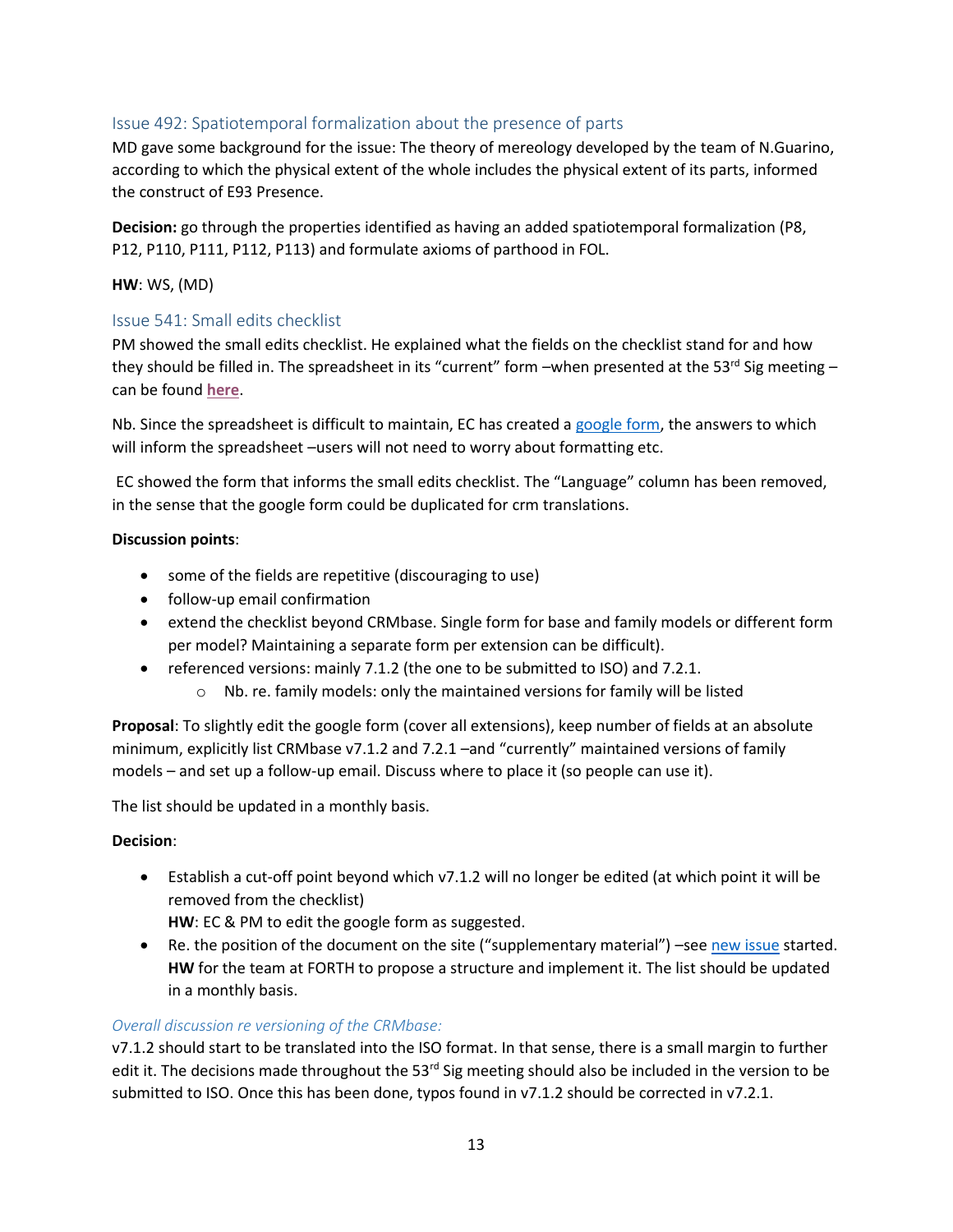## <span id="page-13-0"></span>Issue 553: Equality and Respect Statement

MD gave some background on the issue, namely that the crm is not prescriptive in what counts as a cultural heritage item, but it offers ways to document them.

The text drafted by MD & DO (shared through the relates to the work of the Bias WG: the document was motivated by the discussions within the Bias WG and the intention of producing such a document was to register that the CRM must be kept neutral with respect to to various sources of bias (gender, religion, culture, race, etc).

The point of the document is not to describe everything as if it were equal, but that all things (irrespective of origin etc) are equally respected.

#### **Discussion points**:

- There has not been enough discourse and debate around this statement to accept it as such.
- The text is practically impossible to disagree with content-wise, however the process by means of which it was produced, did not involve the active participation and engagement of a larger community (that is not centered around Crete or Europe).
- The statement is considered as a quick response to potential criticism (that the model is informed by practices of museums that evoke a colonial past –there is an ongoing discourse at CIDOC with organizations from S.America and Polynesia that the Sig could benefit from).
- Instead of producing a verbose statement, we could simply state that "The CIDOC CRM Sig is open to criticism", while we continue to look for constructs that project biases in the model with the aim of revising them. Engaging with external organizations might be a place to start with. Worlding Public Cultures, and the Bias WG (see *Issue 530*) are such candidates.
- On the other hand, the Sig is as inclusive as it can be –anyone can join, and their point of view is by default considered valid and discussed. Being adopted as an official standard in China, and the ongoing work in Iran means that the user-base of the CRM is expanding and it becomes de facto more inclusive.

**Proposal**: The discourse in the text by MD & DO should feed into the work of the Bias WG.

Everyone in agreement

**Decision**: proceed as proposed.

#### **Issue closed**

#### <span id="page-13-1"></span>Issue 494: Scope note guidelines

MD read through the scope-note guideline[s document.](https://cidoc-crm.org/sites/default/files/494%3B%20Scope%20Note%20Writing%2053rd%20sig.docx) It has been well-received by the Sig.

**Proposal:** Implement necessary editing (accept edits on suggest mode by EC, TV, PR), add examples of scope notes that are elaborated with this guideline in mind, and revisit the document in the next meeting

#### Everyone in agreement

**Decision**: Proceed as proposed. The document to be added to the CIDOC repo (in principle, all documents that are collaboratively edited should be put in the CIDOC repo). Once the document has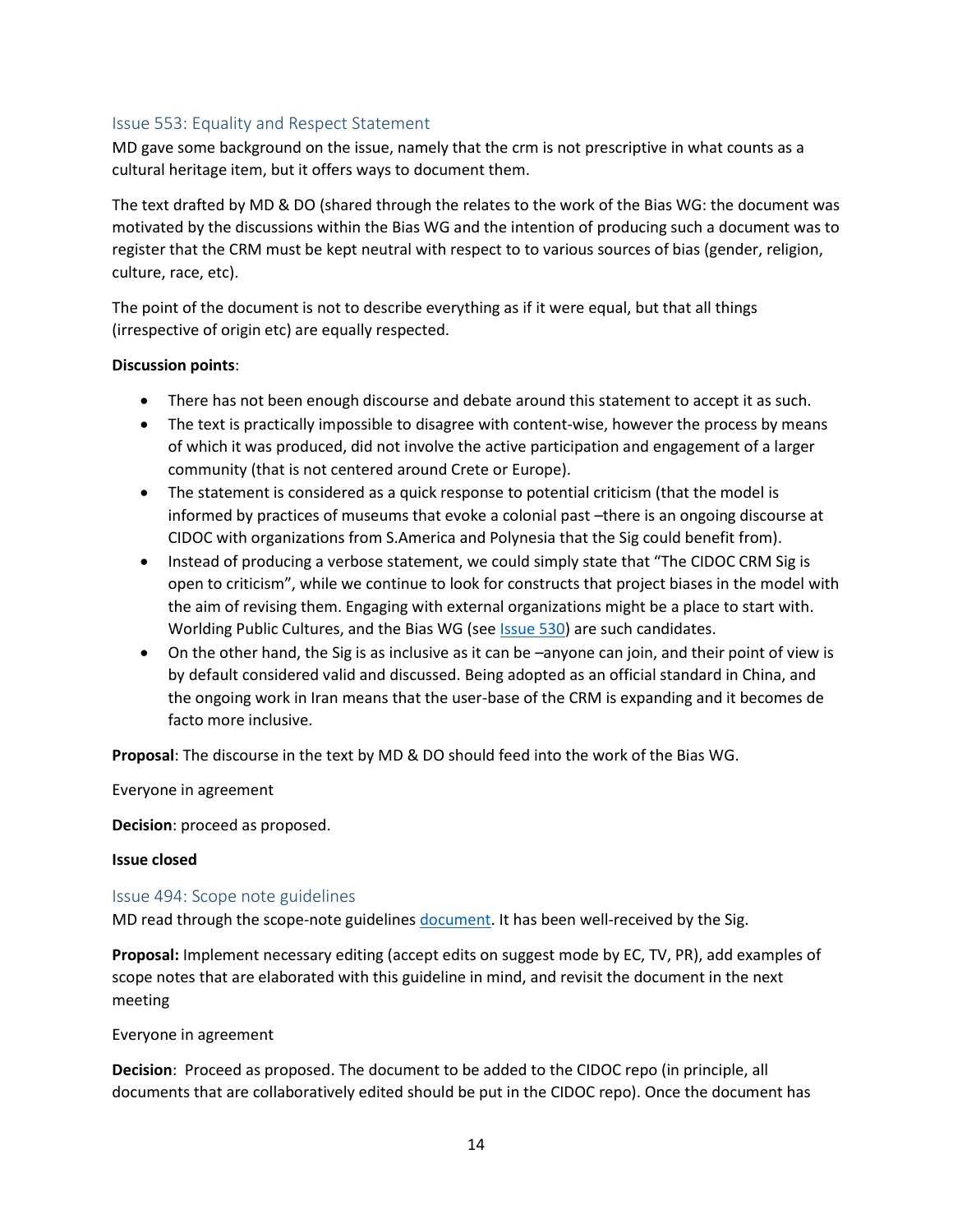been finalized, it will appear in the "Supplementary Material" section (under Resources) of the CRM website.

**HW**: must be turned in by the end of August -in time for the next Sig meeting.

- EC to proofread (accept changes and make sure that the text reads nice)
- MD & CEO to provide with examples of scope notes adhering to said guidelines (E4 Period, properties that motivated this line of work)
- WS will put the guidelines to the test (use them in producing definitions)

# <span id="page-14-0"></span>Issue 493: Example templates

The templates have been produced and accepted (e-vote June 2021). What remains to be done is decide where they will be made publicly available –so that people can use them.

**Proposal**: The documents [\(.docx,](https://cidoc-crm.org/sites/default/files/example-template.docx) [.odt\)](https://cidoc-crm.org/sites/default/files/example-template.odt) to appear in the "Supplementary Material" section (under Resources) of the CRM website. Keep the document in the CIDOC Repo as well.

**Decision**: proceed as proposed -check in the document on the CIDOC repo.

## <span id="page-14-1"></span>Issue 384: Template for family models

The document has been accepted by evote (June 2021). What remains to be done is decide where it will appear on the site.

**Decision**: The [document](https://cidoc-crm.org/sites/default/files/384-familyModeltemplate-with-tables-of-classes-and-properties.docx) to appear in the "Supplementary Material" section (under Resources) of the CRM website. Keep the document in the CIDOC Repo as well.

# <span id="page-14-2"></span>Issue 523: didactic material for the properties of E93 Presence

MD will take up this HW –using the construct of E93 Presence and its properties.

# <span id="page-14-3"></span>May 11, 2022

<span id="page-14-4"></span>Issue 588: Common policy/method for implementing the .1 properties of base and extensions in rdf

PF walked the Sig through the current state of the issue -2 rdfs files generated per published CRMbase model (one for the ontology, one for the Property Classes); plus the following subtopics raised by PM:

## 1. List the .1 properties of the CRM in the specification document

This particular point has been addressed (and resolved) by [Issue](#page-7-1) 571: a list of all the .1 properties will be added in a tabular form under current table 4 (properties table). Links from that table to the .1 property definition in the document.

**Proposal**: add scope notes for .1 properties –not for v7.1.2 because there is no time before it is submitted to ISO but for v7.2.1 and on it is definitely something to consider

It is also relevant for [Issue 556](#page-7-2)

## 2. Proposal to merge the 2 rdfs files (ontology & pc module); apply this policy in extensions too

Objections to that on the grounds that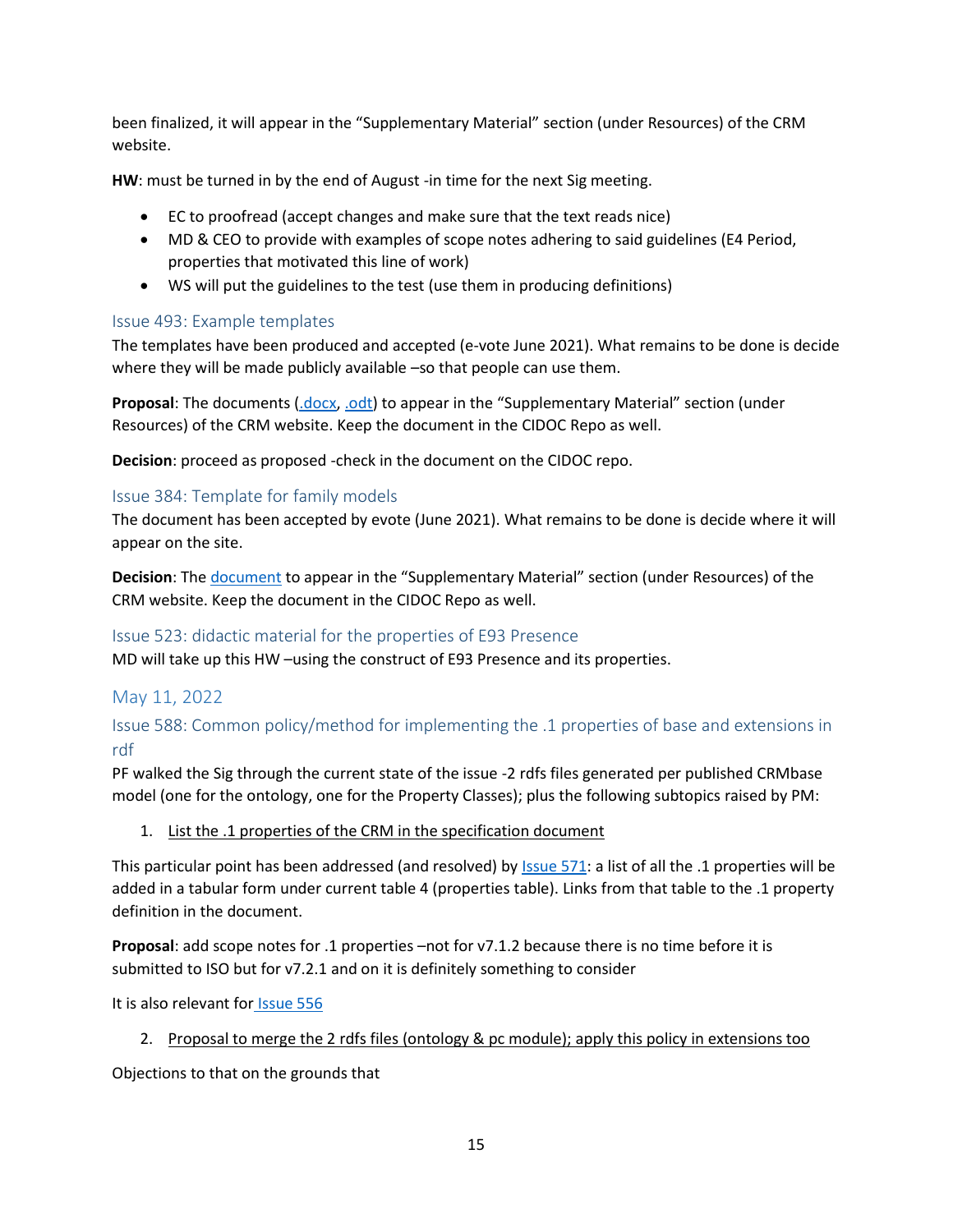- it is trivial to implement the .1 properties in a different file, whereas incorporating them to the ontology file would mean that they need to be used.
- if one wants to extend the PC module for an application, they should not have to extend the core model as well
- there are other ways to implement .1 properties, it doesn't have to be through reification.

**Decision**: The relation between the CIDOC CRM and the PC module (rdfs implementation of the .1 properties) should be expressed in a comment in the CRMbase file to minimize confusion

**HW**: PF to write the statement in the ontology file.

3. Provide scope notes for all PC constructs (using 'rdfs:comment')

**Proposal**: since PCxxx is the same as Pxxx from the point of view of ontology, the scope note of PCxxx could consist of a statement along the lines of "this is the materialization of Pxxx to implement rdf reification. The property means (repeat the scope note of Pxxx)"

**HW**: PF to prepare a draft statement to be reviewed by the Sig

4. Provide implementation guidelines (generate rdf triples using PCs; run SPARQL queries)

#### Two options available:

(a) Always use the property (e.g., 'P14 carried out by') together with its PC class ('PC14 carried out by') E.g.:

#### DATASET EXAMPLE

```
:painting_sistine_chapel a crm:E7_Activity ;
crm:P14 carried out by :Buonaroti .
:Buonaroti a crm:E39_Actor .
:instanceOfPC14 a crm:PC14_carried_out_by ;
          crm:P01 has domain :painting sistine chapel ;
          crm:P02 has range :Buonaroti ;
          crm:P14.1 in the role of :master craftsman .
```
QUERY EXAMPLE: Requesting all activities, together with their actors and the role of each actor

```
SELECT ?activity ?actor ?role WHERE { 
   ?activity a crm: E7 Activity ;
          crm:P14 carried out by ?actor .
    OPTIONAL {
       ?x a crm: PC14 carried out by ;
              crm:P01_has_domain ?activity ; 
              crm:P02_has_range ?actor ; 
             crm:P14.1 in the role of ?role } }
```
(b) Use the PC class without using the property

#### DATASET EXAMPLE

```
:painting_sistine_chapel a crm:E7_Activity .
   crm:P14_carried_out_by :Buonaroti
:Buonaroti a crm:E39 Actor .
```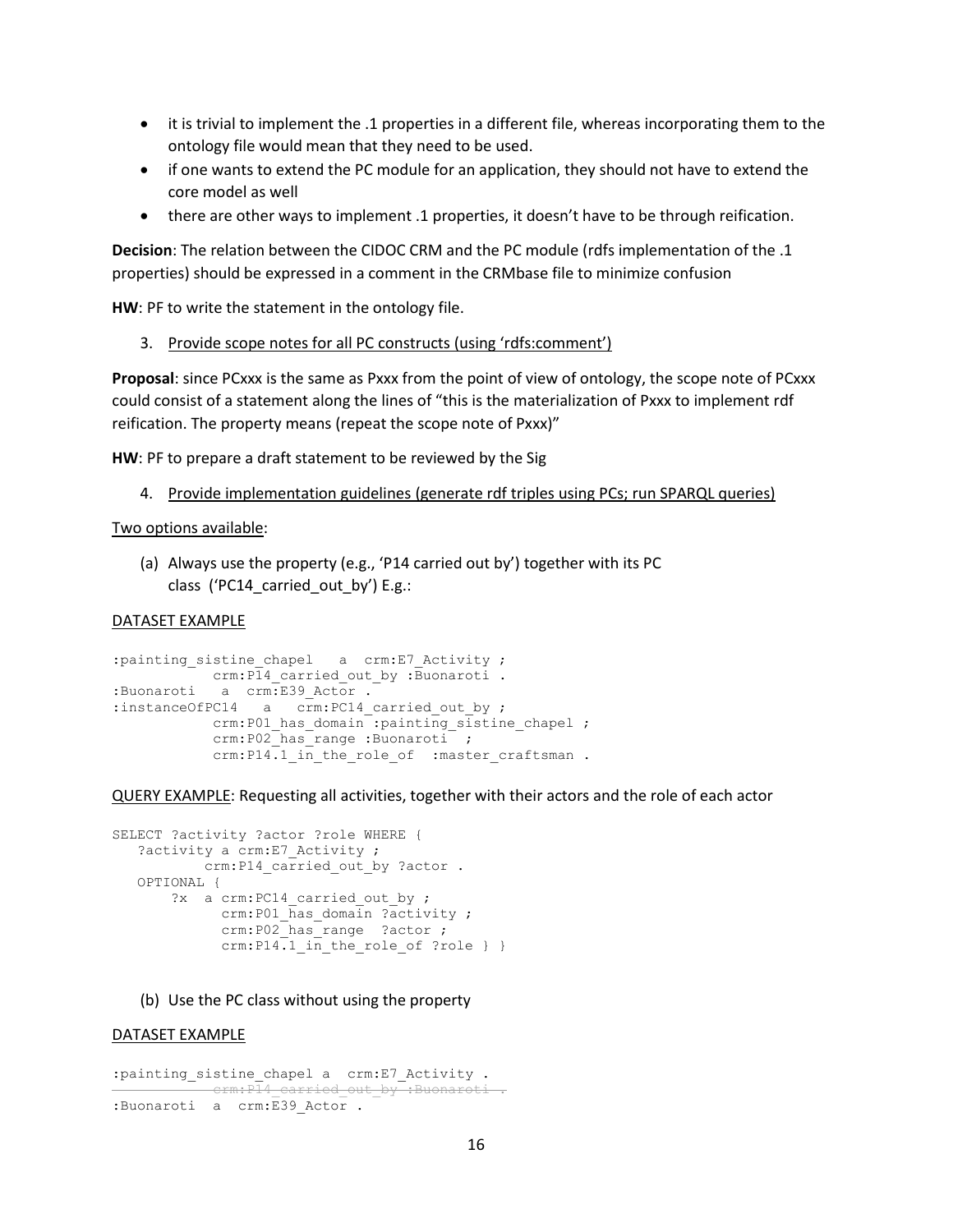```
:instanceOfPC14 a crm:PC14 carried out by ;
          crm:P01 has domain :painting sistine chapel ;
           crm:P02 has range :Buonaroti ;
           crm:P14.1 in the role of :master craftsman .
```
QUERY EXAMPLE: Requesting all activities, together with their actors and the role of each actor

```
SELECT ?activity ?actor ?role WHERE { 
       ?x a crm: PC14 carried out by ;
             crm:P01 has domain ?activity ;
            crm:P02<sup>has_range ?actor</sup> .
        OPTIONAL { 
           ?x crm: P14.1 in the role of ?role } }
// the query makes no use of 'crm:P14_carried_out_by'
```
#### **Discussion:**

- (b) problematic, in the sense that neither the dataset nor the query make use of P14, so one cannot exploit sub/super property information, make reasoning, etc
- (a) unmanageable, in the sense that it requires users to double the effort. It should fall on the users to query for both P01-PCxxx-P02 and Pxx.
- Union SPARQL query (E39 Actor in the range of P14 displayed along with the E39 Actor in the range of P02 has range) as **a 3rd scenario** (to be included in the statement)
- Given comments above: resolve this by drafting a recommendation document that lays out the two approaches –namely: if data generation process allows case (a) then go for it, if not, the recommendation is to use case (b) but query for both Pxxx and PCxxx. Also include  $3<sup>rd</sup>$  scenario in the statement.

**HW**: PF detailed descriptions (and draft a query for case 3).

The other issues addressed in PMs response are to be discussed at a later stage.

Another point raised was the directionality of PC properties (forward going vs. inverse form).

## <span id="page-16-0"></span>Issue 566: other serializations useful to autogenerate

PF presented the Trig file that he and ETz created (available under Versions of the [CIDOC-CRM,](https://cidoc-crm.org/versions-of-the-cidoc-crm) under [more](https://gitlab.isl.ics.forth.gr/cidoc-crm/cidoc_crm_rdf/-/tree/master/7.1.1) (for published versions), and other encodings.

**Proposal** to formally close the issue. Everyone in agreement.

#### *Issue closed*.

<span id="page-16-1"></span>Issue 565: Defining rules for automatically generating a JSON-LD context

PF showed the JSON-LD file for [v7.1.1](https://cidoc-crm.org/rdfs/7.1.1/CIDOC_CRM_v7.1.1_JSON-LD_Context.jsonld) and where it can be accessed from (separate file per published version). There is an unversioned URI pointing to th[e last published community version.](http://www.cidoc-crm.org/cidoc-crm/json-ld_context.jsonld)

#### **Discussion points**:

• The labels on the versions should be reconsidered, the unversioned URIs point to the last published community version (for now v7.1.1). V7.2 is also a published version; however, it does not serve as "community standard", and as such versionless URIs do not point to it (it doesn't have an rdfs implementation or other encodings at the moment). It comes however with some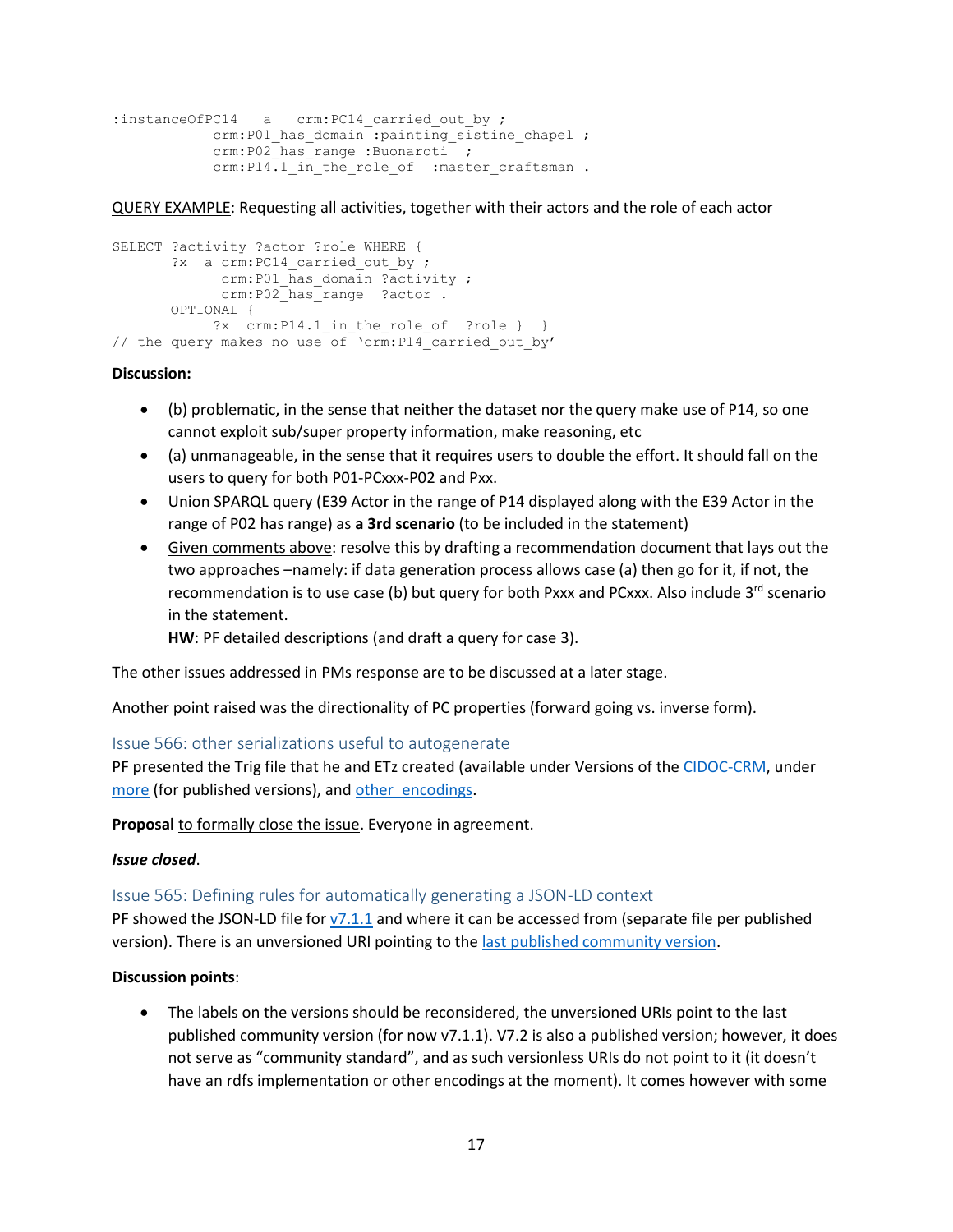errors, that have also transferred to v7.2.1 (and have been inherited from version 7.1, so they are also found in v7.1.1 & 7.1.2)

- o Despite E4 Period being a subclass of E92 Spacetime Volume:
	- P161 has spatial projection (is spatial projection) [D:E92 Spacetime Volume, R: E53 Place] had been listed as a subproperty of P7 took place at (witnessed) [D:E4 Period, R: E53 Place]
	- P7 took place at (witnessed) [D:E4 Period, R: E53 Place] had been listed as a superproperty of P161 has spatial projection (is spatial projection) [D:E92 Spacetime Volume, R: E53 Place]
- $\circ$  This is a typo and needs to be edited (v7.1.2 and v7.2.1)

**Decision**: **Close the issue**, edit the super- vs. sub-property relation btw P7 & P161 in both currently maintained versions, start a new issue re the labels for version-status.

# <span id="page-17-0"></span>[NEW ISSUE]: Editorial Statuses of the CRMbase and family models

**Background**: The labels for Document Type and Editorial Status are far from self-explanatory. GB had made a proposal to simplify them for Issue 310. The categories proposed and the guideline he had proposed made sense and were supposed to be put to an e-vote following some minor editing. Subsequently, the Sig decided to merge the issue with 354 (which dealt with the overall workflow in proposing alterations to the model and/or implementation) –October 2020. Since then, no progress has been made, if anything the editorial status component of the issue got completely out of scope.

What motivated addressing the issue again was the fact that v7.2 appears as a Published Version, but does not come with an rdfs file or any other encoding.

- V7.2 is superseded by v7.1.2 and v7.2.1 (as indicated by the announcement date).
- "Official versions" are the finalized versions that are submitted to ISO, "Published versions" are stable versions that can be used for implementations.
- The "Editorial Status" label is redundant and the overall statuses need to be reexamined.
	- o **Proposal**: Official, Published (verified), Published (in verification), Current (i.e., currently maintained), Draft (mainly for proposed models <new extensions that have not been admitted as CRM compatible extensions yet> and for non-stable versions of the CRM.
		- **Published (in verification)**: applies to v7.2 and above at the time of the meeting
	- o Consider issues [310,](https://cidoc-crm.org/Issue/ID-310-editorial-status-in-cidoc-crm-and-crm-family-models-releases) [354](https://cidoc-crm.org/Issue/ID-354-management-of-issues-and-workflow) for drafting commonsensical labels. **HW**: team at FORTH to propose something, and correct the rdfs for v7.1.1 (relation btw P7 and P161)

## <span id="page-17-1"></span>Issue 552: Add URLs to the official documentation

Hotlinks from the .pdf to the supported online representations, verify official URIs

## **Discussion points**:

#### Arguments in favor

• a URI is an official name for the thing it describes, it shouldn't change in principle –if it is placed in the specification document (not as a hotlink, but as a separate section in the definitions), then it would be easy to edit/delete them if they change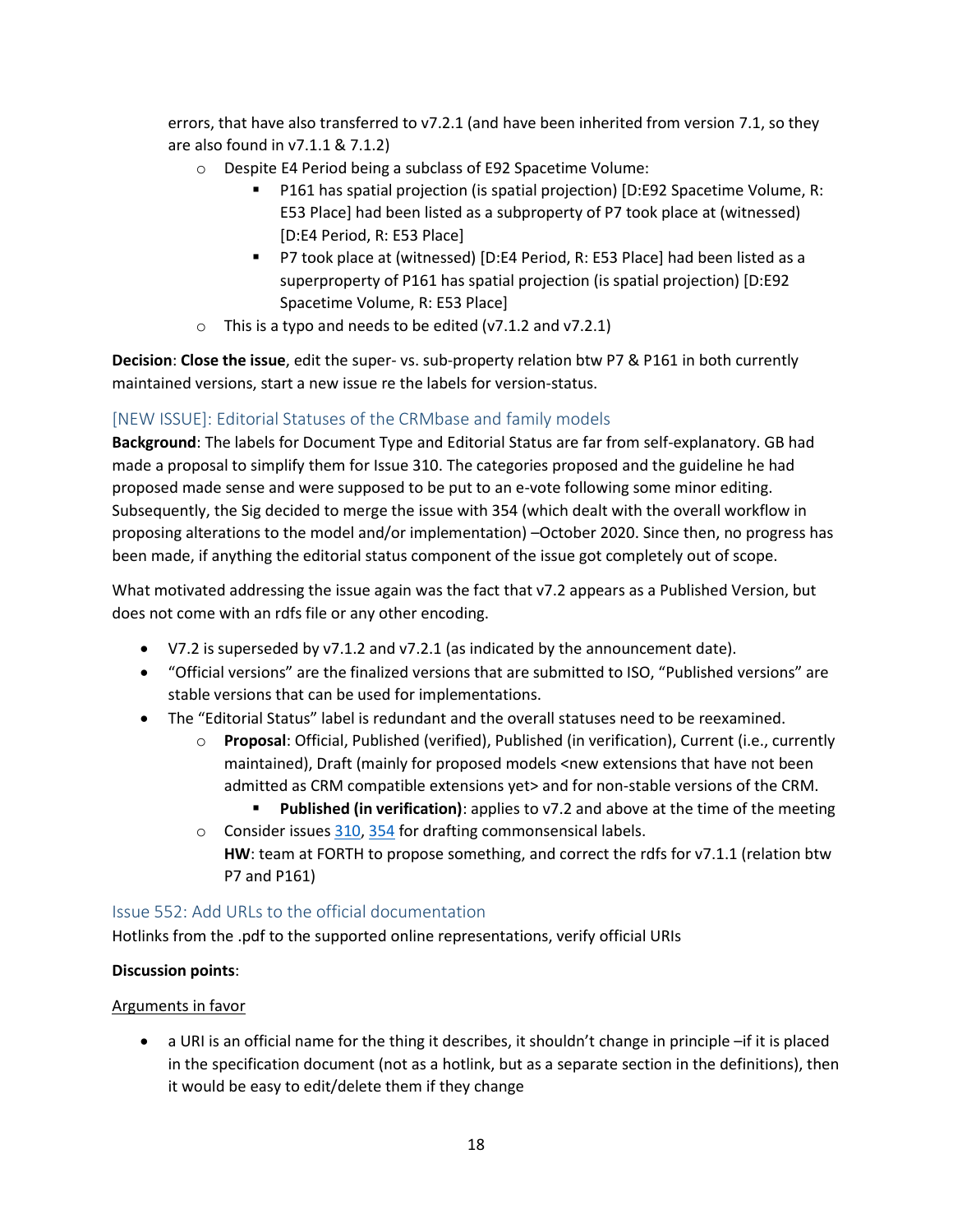- URIs could be added to the supplementary files, not the specification document. If the URI policy changes, it would entail having to update just the supplementary material, NOT the entire specification document –but on the other hand, the rdfs serialization is where the URIs get published
- it is possible to use versioned URIs for all versions of the standard, that redirect to the html page of that version. There are no implementation issues there (f.i., E59 Primitive Value is represented therein).

### Arguments against

- adding URIs to the specification document might not be such a good idea –they are part of a particular technological solution that is currently available. The standard need not point to that particular implementation.
- having versionless URIs in the pdf versions of the specification document means that the thing they point to is to the "current" –i.e., last published –version (in all likelihood not the one that the .pdf stands for). No use to that.
- historical versions of the specification document could have links to the URIs that were relevant at the time of their implementation. Maybe add a comment pointing to the current (updated) version of the implementation.

Return to the [issue](#page-20-3) later on.

# <span id="page-18-0"></span>Issue 585: Example for A7 Embedding

Discuss the example "The calcified layers of fine ash covering body x during the eruption of Mount Vesuvius in AD79. (tentative)" that raised some objections in the 52<sup>nd</sup> sig meeting.

CEO claimed that the example is interesting in the sense that the body that was enclosed in the ash layer disintegrated and calcified in time. It still is embedded –the embedding consists of the geometrical feature around the find. AF & GH in agreement that the example should make it into CRMarchaeo.

**Decision**: add the example to the list.

#### **Issue closed**

## <span id="page-18-1"></span>Issue 447: A7 Embedding as a physical-like entity

**Decision**: The Sig decided to formally close the issue on the grounds of there being nothing left to do (A7 Embedding and its properties were updated to reflect its feature-like nature).

#### **Issue closed**

## <span id="page-18-2"></span>Issue 584: AP32 discarded into  $-$ scope note refinement $1$

CEO walked the Sig through the current state of the issue:

- AP29 discarded into: that identifier is already taken –next available number is AP32.
- considerations re. its quantification that is set to "many-to-many". The reasoning is as follows:

 $1$  The issue was formerly called AP29 discarded into, referencing the ID of the property. However, the property had been given an existing numeric identifier by mistake.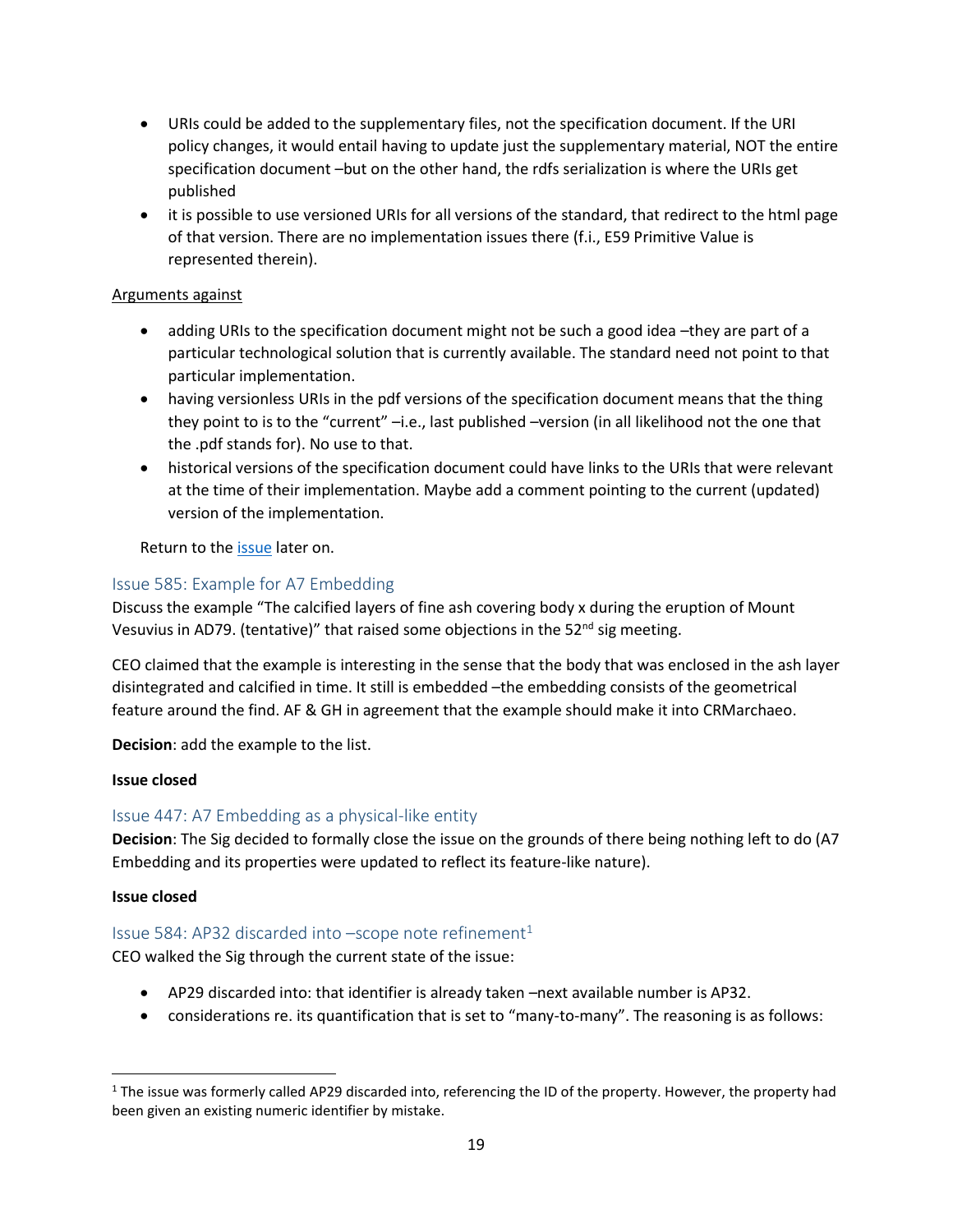- o **FIRST PART**: the same instance of A1 Excavation Processing Unit may discard matter into multiple heaps, unless there is a clearly establishing criterion of close correspondence between each A1 and the heap in which the material extracted from it is discarded. However, this criterion is not always followed, therefore we opt for the broader case.
- o **SECOND PART**: the material produced during an A1 Excavation Processing Unit can be discarded into any heap, but also simply thrown away without any order or exported to be deposited elsewhere, thereby breaking any close correspondence between the excavation and the deposit.
- Wrt. the necessity of adding a clause in the scope note to explain the quantification: is it necessary only for this case or should there be similar explanations for all property quantifications?

## **Decision**:

- change the numeric ID of the property to AP32 discarded into (was discarded by)
- no objections to the quantification of the property
- draft a statement for this particular instance –whether explanations are offered for something in a scope note is solely dependent it being self-explanatory or not. **HW:** CEO, AF, GH to update the scope note based on the text expressing the reasoning that supports setting the quantification to "many-to-many".
- call an evote for the updated scope note.

# <span id="page-19-0"></span>Issue 478: Quantification of AP2 discarded into (was discarded into)

The Sig decided to formally close the issue, on the grounds of there being nothing left to do:

- a new property (AP32 discarded into) has been introduced to CRMarchaeo
- AP2 has been renamed "discarded" to mark the heap removed in the course of an excavation process unit
- the quantification of both properties have been determined (for AP2 in this issue, for AP32 in issue [584\)](#page-18-2)

# <span id="page-19-1"></span>Issue 409: CRMarcheo generalization of the properties AP12 confines and AP11 has physical relation

CEO informed the Sig that the votes to close this issue were 5 (2 through the Sig list, the others through personal communication). There was no veto.

#### **Issue closed**

## <span id="page-19-2"></span>Issue 562: Automatically produce graphs from the XML implementation of CIDOC CRM

ETz reported that he needs concrete guidelines re. what the graph should look like –for the moment all he has to work with is that the graph should have a left-to-right orientation instead of assuming a topdown representation. Otherwise, he considers the issue resolved (in the sense that it is now possible to automatically generate graphs from the xml version of the CRM: see **[here](https://cidoc-crm.org/html/cidoc_crm_v7.1.1.html)**. Their orientation is suboptimal, but it can change easily).

More info is needed in terms of what parts of the model need to be represented. To be dealt internally by FORTH.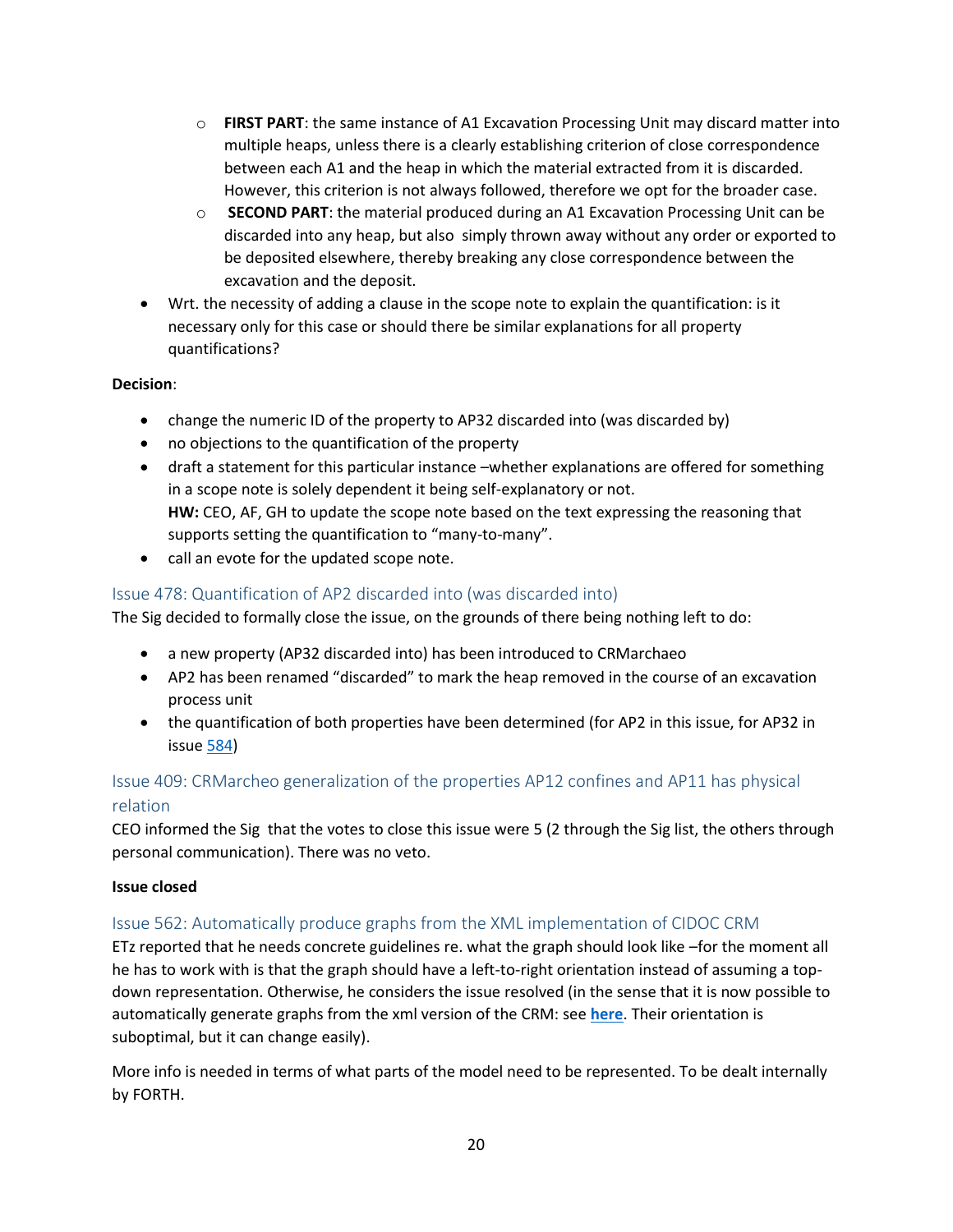**Decision**: Compare the output with the graphs from Telos (HW FORTH).

### Postpone the issue for the moment -until there are more concrete specifications.

## <span id="page-20-0"></span>Issue 534: Representing .1 proeprties of full paths in shortcut properties

For each long path that involves a property that has a .1, is it the case that the corresponding shortcut should also come with a .1 property?

The way to go about it is either

- (1) recommend that implementers only use the full path if they want to deploy the .1 property
- (2) or, for each long path –shortcut pair, in which the long path involves a .1 property, establish whether it is needed for the shortcut too. If yes, what does it amount to?

## **Decision**:

- Check the pairs of long paths and corresponding shortcut properties, to determine which ones make use of a .1 property.
	- $\circ$  See if there is a list of full vs shortcuts available –check issue [357](https://cidoc-crm.org/Issue/ID-357-fol-representation-for-shortcuts) for CEOs HW & feedback by MF (posts from 21 October 2021 and on).
	- $\circ$  also discuss the hierarchy of properties that have .1 properties and whether these are inherited by their subproperties (and what the relation btw the respective .1 properties)
	- o **HW**: CEO

## <span id="page-20-1"></span>Issue 526: Named Graph Guidelines

- HW by MD specifications have not been shared with the Sig
- HW on use cases has not been turned in either –NC was the only one to submit HW and it does not strictly speaking form a use-case, it's more about a method.

**Decision**: Postpone the issue until HW has been turned in –send reminders.

Possibly return to RDF+ later on in the Sig.

<span id="page-20-2"></span>Issue 564: Tools and formats relevant for the translation work (technical means of the exchange) **Way to proceed:** ETz needs to arrange a meeting with the Translation WG (PM, MD). Possibly come back to this issue later on in the Sig.

## <span id="page-20-3"></span>Issue 552: Add URLs to the official documentation (reprise)

Summary of previous discussions –separate approaches:

- (1) insert the URIs for the web descriptions of classes and properties in the specification document –to facilitate representing the content in online tools
- (2) to refrain from doing that, because older versions would ultimately end up pointing to whatever counts as the "current" version of the online documentation.
- (3) alternatively, use versioned URIs pointing to the corresponding online documentation –add a statement that "this does not correspond to the latest version" –but this practice would complicate the editorial work beyond necessity.

**Discussion**: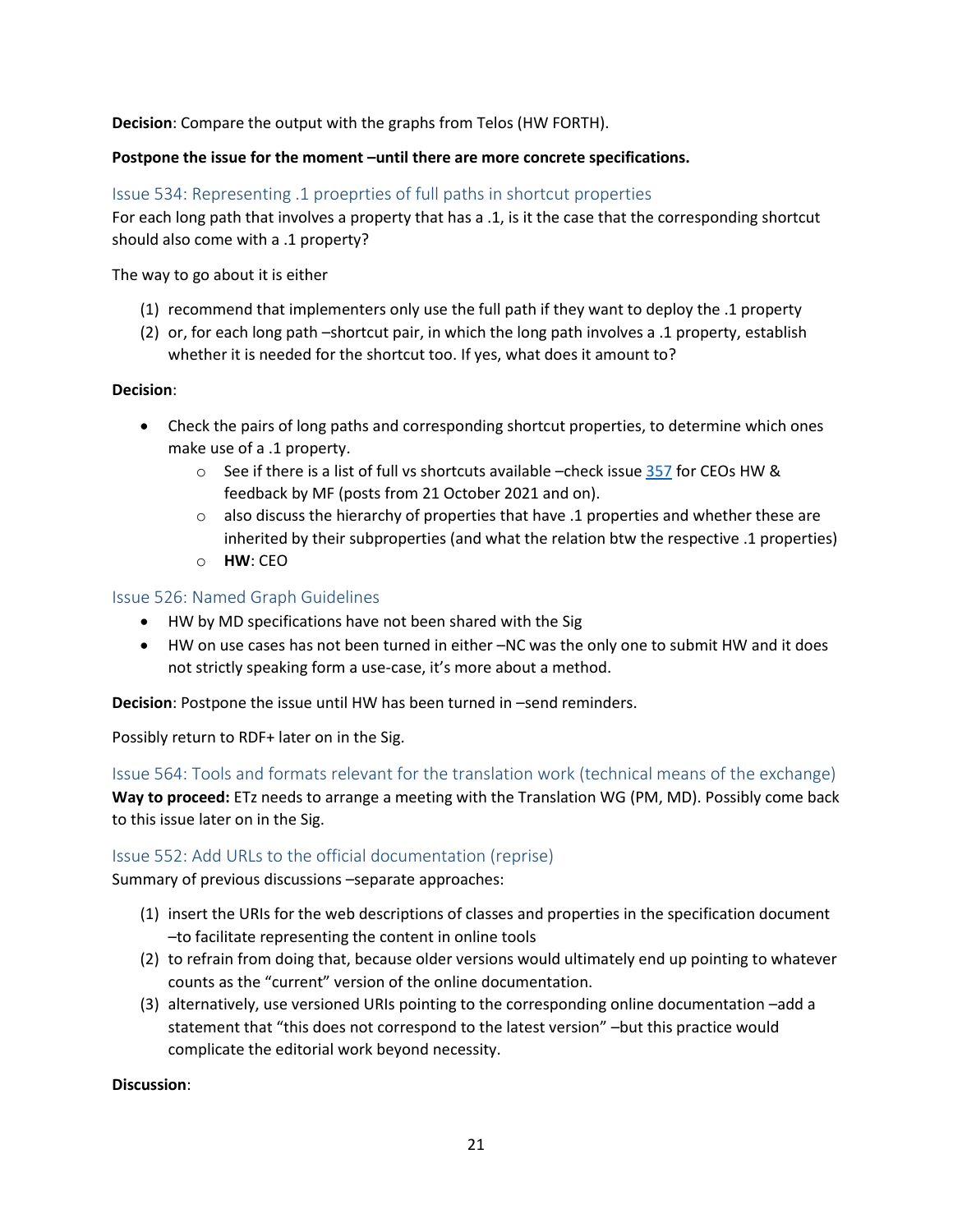Deprecated classes/properties point to a table with migration guidelines in the html version and to a statement that this construct has been deprecated in the rdfs version. The versioned URIs do not pose the same problem. But this means that there is yet another step to implement before closing a version (updating the URIs).

If case in point is to always get to the "current" version, then it might be better to generate a supplemental document listing all "current" URIs for E&P definitions than adding the URIs to the documentation. It all boils down to what the purpose of having the URI link in the document is: (a) link to the current version, or (b) some other functionality?

Re (a): having the URIs pointing to the official documentation from some particular web-application makes sense, but from the official documentation to the current version of the documentation online, not so much.

Since (b) is not very clear, we need a use case to make an informed decision about whether or not to introduce them.

- The overall case seems to be that when one is using different applications (that most likely run on different versions of the CRM) –it is good for version control and for tracking the history of changes implemented in the model.
- However, this has already been implemented in the .html version (with links to all versions and comments re the last time they were edited). Accessed through: Resources/ (respective CIDOC CRM version)/Classes & Properties Translations & Versioning

# **Decision: Use case needed by the end of June to make an informed decision [HW: GB and anyone else interested]. Otherwise, we close the issue.**

# <span id="page-21-0"></span>Issue 587: Principles for Modelling Ontologies: A Short Reference Guide [introduction and examples for didactic purposes]

The Sig discussed the proposal for a [reference guide](https://cidoc-crm.org/sites/default/files/Issue587_New%20Class%20_%20Property%20_%20Extension%20Checkllist.docx) concerning Modelling Ontologies (HW by MD & DO) –a guideline into the steps one must follow to propose a modelling construct, namely: (1) a "how to model" question, (2) the development of a modelling construct that extends or modifies CRM (base and family models), (3) introducing a new construct into the CRM.

Additionally, there is a proposal on how to ground the need for a completely new extension and what the steps towards its definition should be.

## **Discussion/comments**:

- The point of this issue was to provide examples that showcase how the principles should be used when one is creating a modelling construct. There are none throughout the document. The example would be like "How to model *Observable Situations*?".
	- $\circ$  This proposal is part of answering the issue, but also proposes what the overall process should be.
		- **HW –FORTH**: Provide examples from the SeaLit project.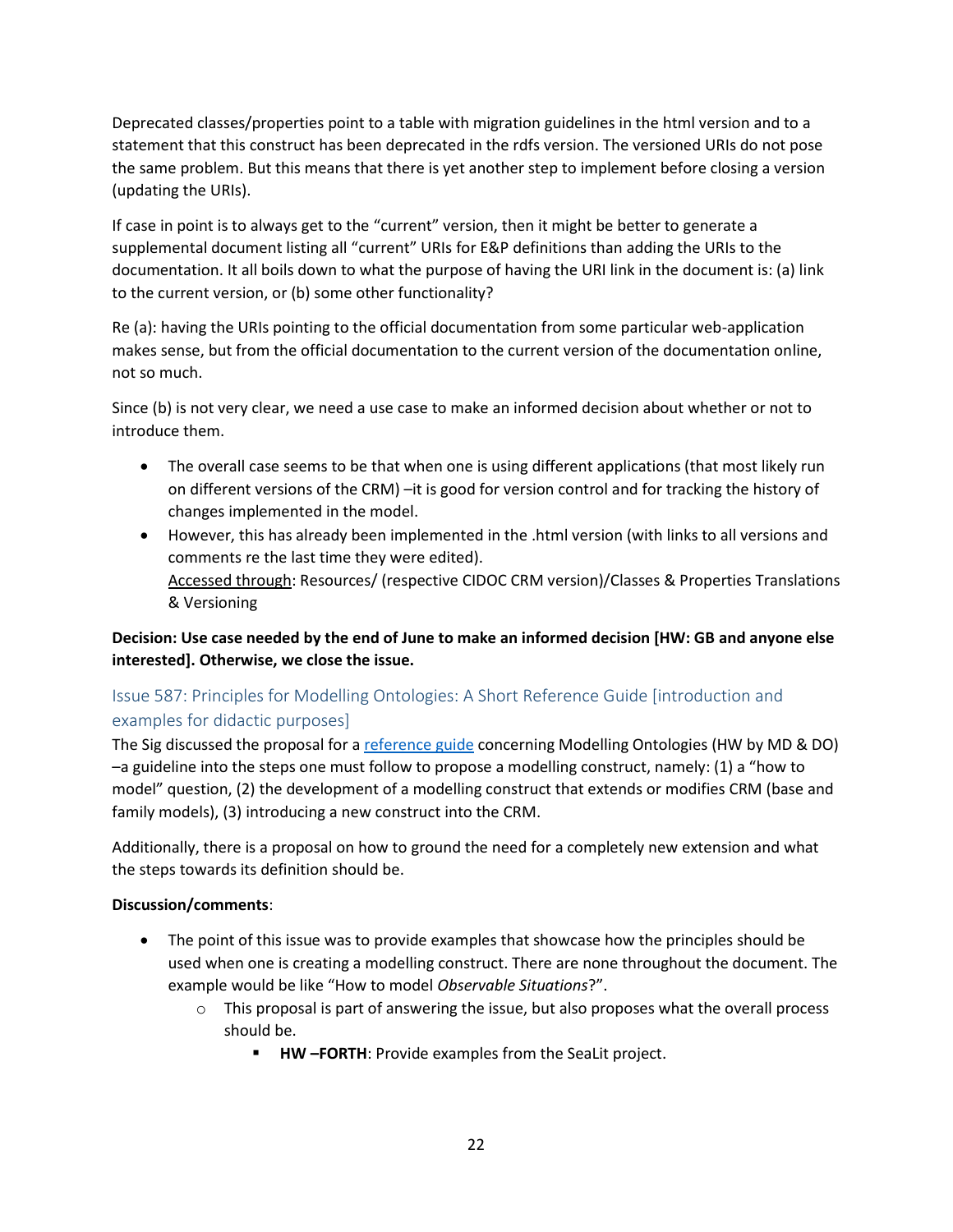- The "How to model such and such?" is mainly what the Sig list is all about. It is more important to define what the characteristics of useful examples of individuals (vs. categorical ones).
- o Change the content of the cell *Example: "how to model the modification of an art object by an artful contribution, possibly by a different artist?"* into *Example: "how to model the modification of the engraving plate x by engraver y, possibly by a different engraver z?"*
	- For properties, the examples must showcase both the domain and the range class.
	- Analysis of Scientific Questions in Archaeology (link: [https://isl.ics.forth.gr/archaeological\\_questions/\)](https://isl.ics.forth.gr/archaeological_questions/) that were generated from abstracts of papers for Archaeology.
- In relation t[o Issue 538](https://cidoc-crm.org/Issue/ID-538-documenting-the-changes-in-the-crm) that raises the question how to document changes implemented in the model: keeping track of the questions a proposed model answers should be the general practice.
- Pg.1: the document needs a general introduction for the two parts of the document, namely:
	- o New Modelling Construct Proposal Checklist and Procedure
	- o New Extension Proposal Checklist and Procedure
- re. modelling extensions to the CRM: trying to avoid overlap btw two models does not amount to keeping their scopes disjoint but trying to avoid a situation in which it is open to debate what model a given class or property should appear under.
- re. different kinds of research questions –not all questions raised in the course of a modelling project are helpful or relevant to guide the modelling process. Some are at a macro-level, some others at a micro-level. The micro-level questions is easier to address.
	- $\circ$  if the research questions that guided modelling decisions in SeaLit can be shared (no restrictions), then they should be published on the CRM website.
	- $\circ$  theory on micro-macro level questions: i.e., which ones are more crucial to create a conceptual model? In practice, the micro-level questions were more useful to derive modelling constructs (micro-structures taken together can completely answer a macrolevel question)
		- e.g.: "What are the living standards of sailors?" translates into variables (a) salary and overall income, (b) sailors having shares in the ship or not, etc.
		- needs to be further expanded.

# **Decisions**:

- accept the document in principle (in the sense that it addresses important issues and it needs to be further developed).
- **HW** to AK & PF to offer a selection of the research questions used for the SeaLit Project that are to be shared through the website.
- **HW** to AF & FM to provide examples and research questions for CRMtex
- **HW**: DO to write the overall introduction; SdS to proofread it; EC to review it from a newcomer's perspective.
- **HW**: TV to reference the document with the Principles for Modelling Ontologies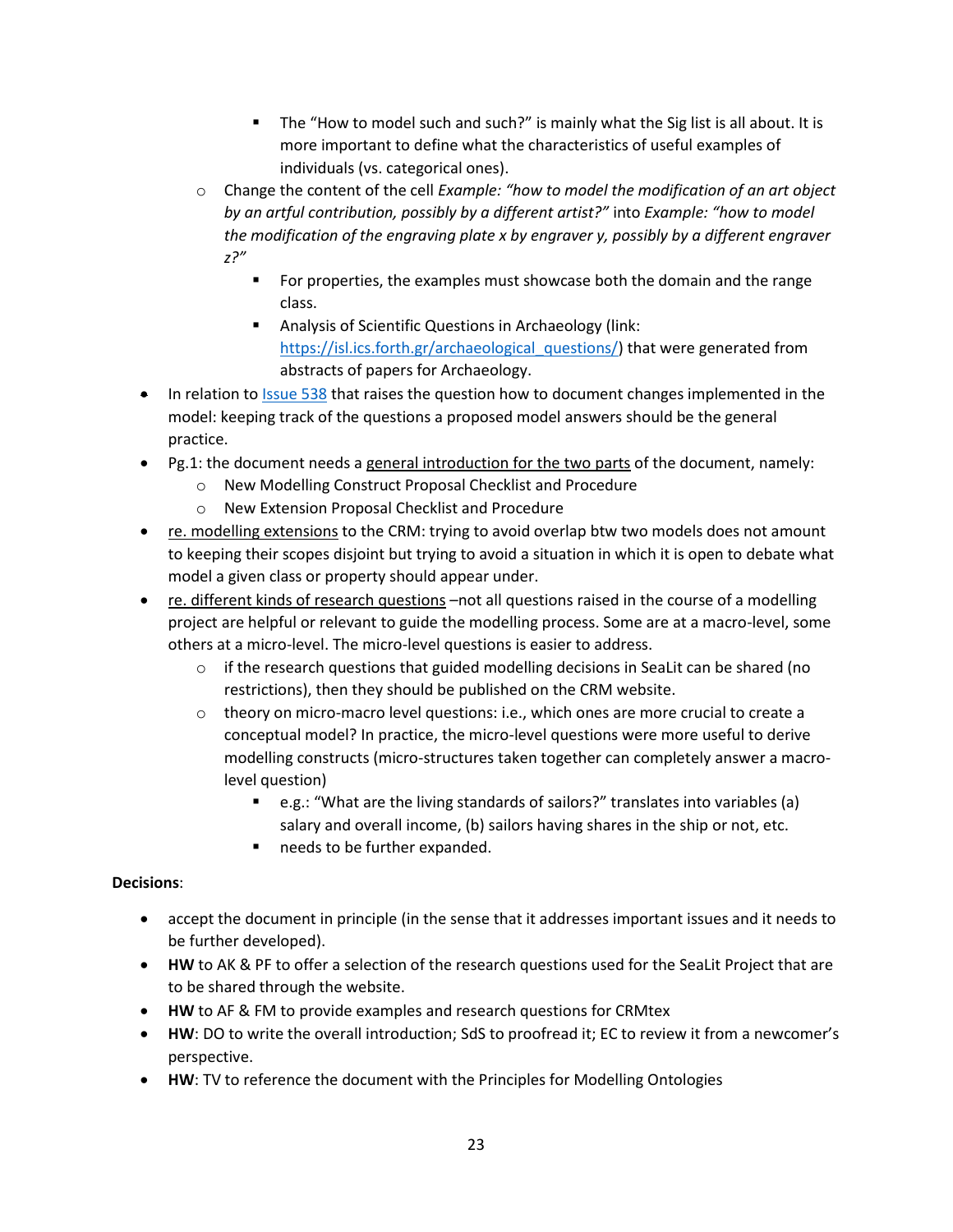- **WS**: to test the workflow (follow it in producing an ontology that he's working on and send feedback).
- The document has implications for [issue 538](https://cidoc-crm.org/Issue/ID-538-documenting-the-changes-in-the-crm) as well. Extract from the guideline the processes that need to be documented, and inform 538 with them.
- Start a [new issue](#page-23-1) re. where to publish research questions on the website.

# <span id="page-23-0"></span>[NEW ISSUE]: Class/Property labels are not definitions

Add a clause in the Introduction of the CRM stating that the labels of classes and properties of the CRMbase and family models do not stand in lieu of their definition. They only form mnemonic devices that allow one to refer to any given class/property.

# <span id="page-23-1"></span>[NEW ISSUE]: publish research questions on the website

Make a proposal re where to publish the following sources that analyze research questions, in a way that leaves no room for ambiguity re what counts as a research question.

- 1) th[e Analysis of Scientific Questions in Archaeology](https://isl.ics.forth.gr/archaeological_questions/) somewhere on the CIDOC CRM website
- 2) the research questions that the modelling in [SeaLit](https://www.sealitproject.eu/) provides an answer to
- 3) The CRM Requirements Analysis (described in the [deliverable](https://cidoc-crm.org/sites/default/files/CHIOS%20Work%20Package%202%20Requirements%20Analysis%203.doc) for the Chios Project) –and the document where the questions are listed.
- 4) the PhD Dissertation by Stephen Hennicke (the research questions he used).

**HW**: FORTH to make a proposal (PF, ETs, AS, CB) –*Important theories* that now sits empty, or *Use cases*, or Scope (under "About & Info") or something else (new)?

## <span id="page-23-2"></span>Issue 351: Modelling Principles

There are currently two different entries on the website for the Principles for Modelling Ontologies under Technical Papers. [Principles for Modelling Ontologies: A Short Reference Guide](https://cidoc-crm.org/Resources/principles-for-modelling-ontologies-a-short-reference-guide) contains two documents:  $(v.0.1.2)$ , i.e., the last known updated version of the document and  $v.0.1.2$ -comments by EC, i.e., the same document with comments by EC). [CM Principles Word v.0.1.2 \[Introduction text\]](https://cidoc-crm.org/Resources/cm-principles-word-v.0.1.2-introduction-text) contains th[e introductory text](https://cidoc-crm.org/sites/default/files/CM%20Principles%20Word%20v.0.1.2%20%5BIntroduction%20text%5D.docx) that needs to be revised and supplemented with examples [\(Issue 587\)](https://cidoc-crm.org/Issue/ID-587-principles-for-modelling-ontologies-a-short-reference-guide-introduction-and-examples).

There is yet another version  $(v.0.1.3)$  that had not been made publicly available, but was circulated among members of the Sig after the meeting in Lyon (May 2018). It featured comments and updates by CEO and MD that have not been incorporated in the last [known updated version](https://cidoc-crm.org/sites/default/files/CM%20Principles%20Word%20v.0.1.2.docx) of the document – hence EC has not considered them upon reviewing the document.

#### **Discussion**:

Insofar as the version by CEO provides examples and use-cases for how to apply the principles to model an ontology that are commonsensical enough and explain the case in point, then the text is ready to be published as a guideline. If not, not so much.

CEO had only gone through the first 50 pg of the document back in 2018, so there is still a substantial part of the document he has not updated. In that sense, his version should not be granted "guideline" status either.

[v.0.1.2](https://cidoc-crm.org/sites/default/files/CM%20Principles%20Word%20v.0.1.2.docx) has issues identified by EC during the review of the text and they have not been properly addressed yet.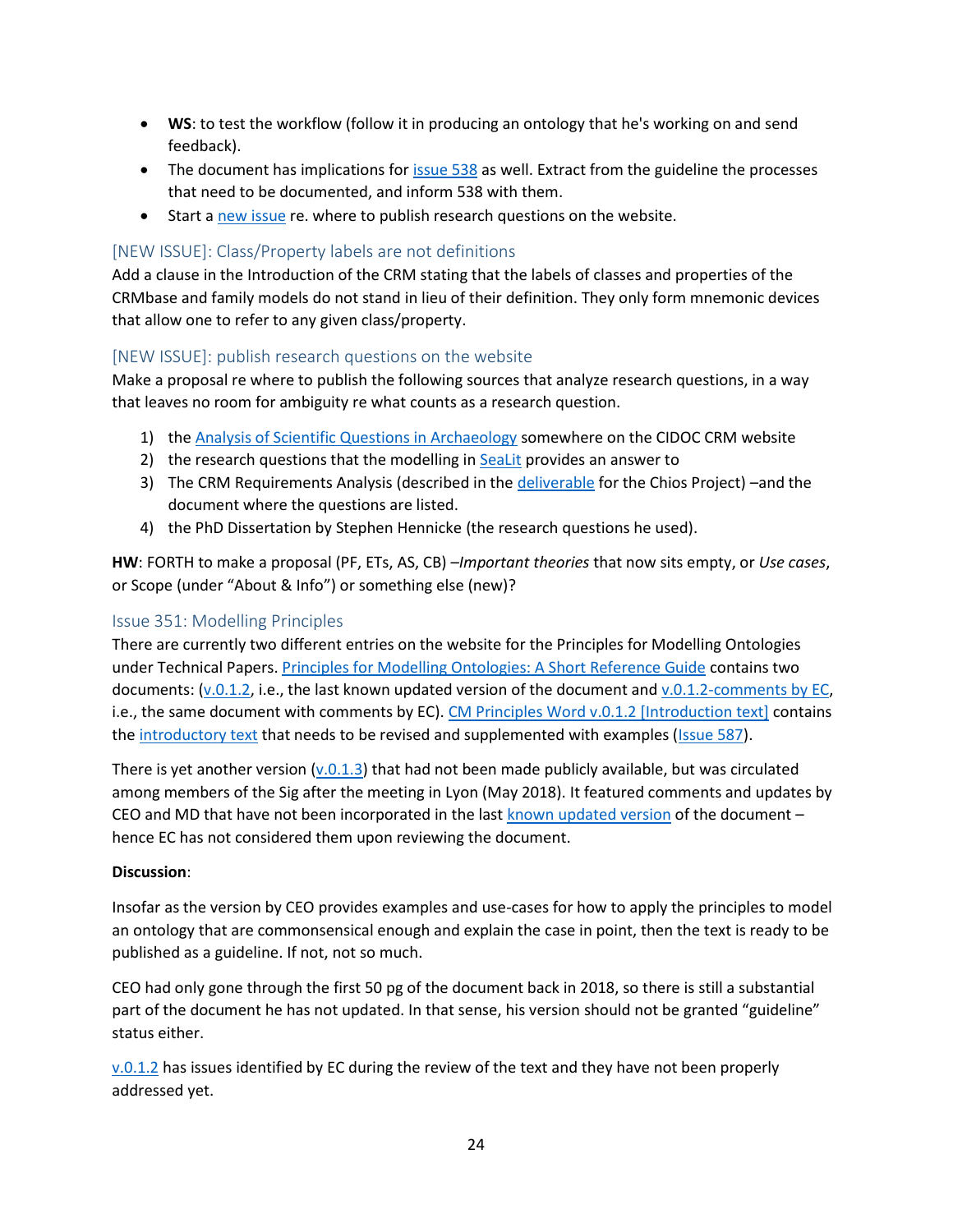## **Decision**:

Everyone share their version to the CRM Sig list and CEO and ETs. CEO will run a diff on the various documents and collate them. Inform Issue 587 with the final version of the document –especially the part of the introduction that is to be supplemented with examples from SeaLiT and CRMtex.

**HW**: CEO to share with EC, MD & ETs his last edited version (May 2018).

**HW**: EC, CEO to collate the two versions.

• Once we end up with only one document, it should be managed through the CIDOC repository

## <span id="page-24-0"></span>Issue 538: Documenting the changes in the CRM

#### **Discussion**:

The issue to be informed by any decisions reached in Issue 587 (the parts referring to how one should proceed with creating modelling constructs).

List the elements of the [HW](https://cidoc-crm.org/sites/default/files/Issue587_New%20Class%20_%20Property%20_%20Extension%20Checkllist.docx) by MD & DO would be helpful to document arguments in the sig, namely: (i) "how to model" questions, (ii) research questions that one needs to answer, (iii) how the proposed modelling constructs help to answer questions posed, (iv) examples.

TV proposed to postpone the issue until the examples for Issue 587 are decided upon.

If the goal is to point to the argumentation that resulted in each class/property of the model (a retrospective documentation project as it were), then we could start a wiki for each class/property where people can post questions etc. Despite such efforts not having been felicitous in the past, it's worth considering.

#### **Decision**:

Postpone the issue until the examples for Issue 587 are decided upon.

**HW**: FORTH to propose a way to automatically index posts on the CRM archive. In a way that it gives a quick overview of the discussions therein. PF to discuss with YTz and YM and people from the lab that engage in NLP.

## <span id="page-24-1"></span>Issue 481: scope notes for socP21 and socP22

No HW delivered, the issue is postponed until the meeting in Rome.

- socP21 specifies place --> isA P89 falls within [D: E53, R: E53]
- socP22 specifies time --> isA P86 falls within [D: E52. R: E52]

**HW**: MD & TV to redraft the scope notes. Need the draft of the CRMact.

# <span id="page-24-2"></span>May 12, 2022

<span id="page-24-3"></span>Historical artefacts as tokens. A case study using blockchain technologies Presentation by Slavina Stoyanova. Link to presentation [here.](https://cidoc-crm.org/Resources/historical-artefacts-as-tokens.-a-case-study-using-blockchain-technologies)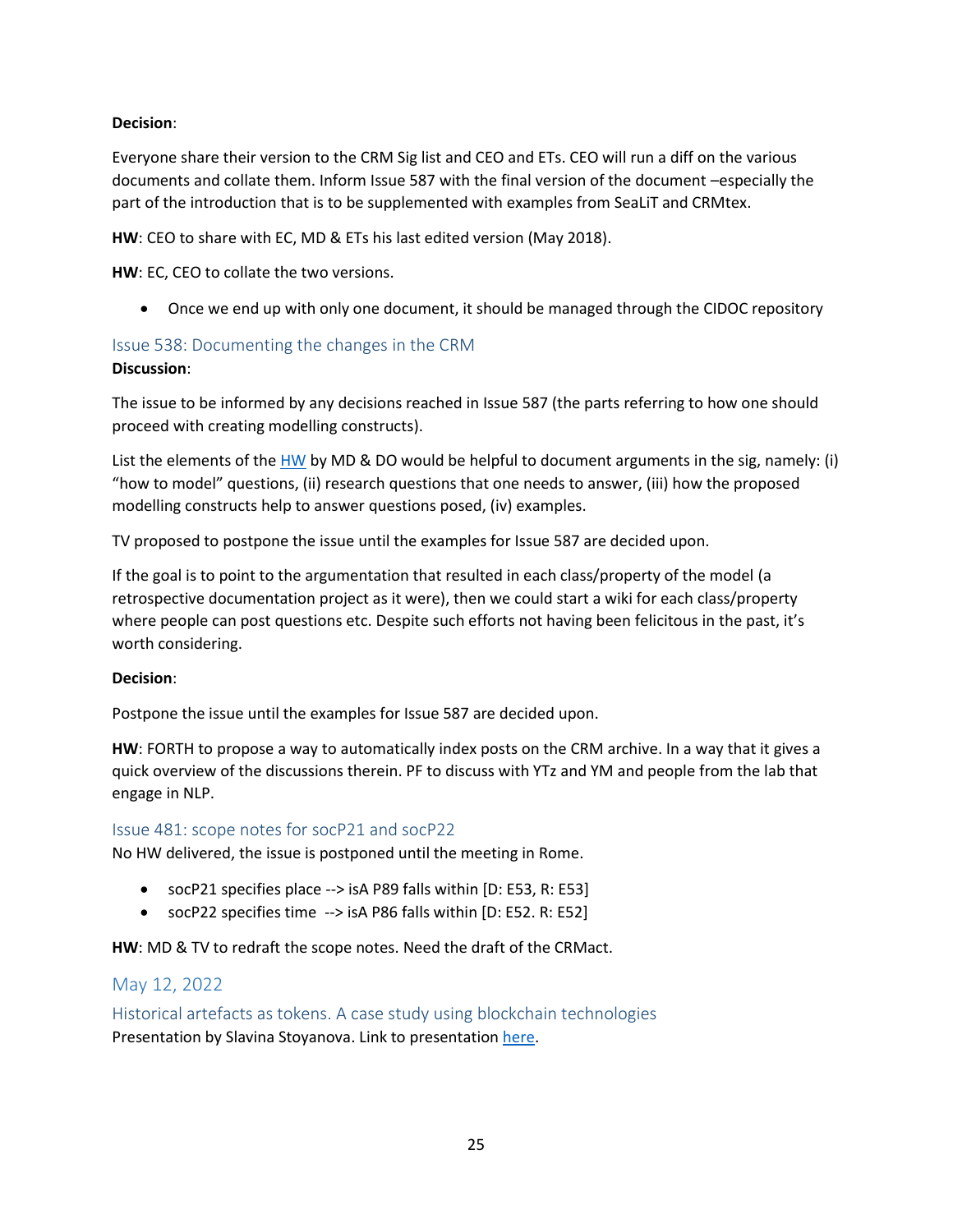## <span id="page-25-0"></span>Issue 322: Reification of E13, S4 and I1

CEO gave a brief summary of the state of the issue. He personally thinks that connecting the reification construct of E13 Attribute Assignment and S4 Observation with the named graph construction of I1 Argumentation should not be dealt with in SO Logic. Could be done in other logical systems. He will turn in this HW in time for the meeting in Rome.

#### **HW**: CEO

### <span id="page-25-1"></span>Issue 525: Add graphics to the CRMsci definition

AK presented HW: graphics for CRMsci (featuring S24 Sample Splitting, S5 Inference Making that had not been included in the previous version).

#### **Discussion**:

Slide No 7 represents classes and properties that are not completely understood or agreed upon. However, it will be added to the definition document seeing as the diagrams should reflect its current state. If the model changes, the graphs will be updated too.

Slide No 8. New slide for S5 Inference making and its properties. It forms a very small subpart of the model that needs to be expanded on. Start a [new issue](#page-25-2) to define the interface between CRMsci and CRMinf. There is a substantial overlap btw the two models.

#### **Decision**:

Admit the diagrams in the definition document

## <span id="page-25-2"></span>[NEW ISSUE]: determine the interface between CRMsci and CRMinf

Starting by S5 Inference Making and I5 Inference Making, there seems to be a substantial overlap between the two models. We need to determine how they are interfaced. And what is the best fit for Inference Making.

To determine whether S5 is kept in CRMsci until CRMinf is stable

**HW**: CRMsci (MD, TV, AK) and CRMinf (SdS) maintainers.

#### <span id="page-25-3"></span>Issue 569: descriptive text for CRMsci diagrams

TV presented his HW (descriptive texts for CRMsci diagrams i[n CRMsci\)](https://cidoc-crm.org/sites/default/files/CRMsci%20v.1.6-intro-text-AV_0.docx). Some minor editing took place

#### **Discussion-Comments**:

- Figure 3: Link Sampling with the Encounter Event.
- Figure 6: Alterations
	- $\circ$  O13 triggers connects a triggering event that forms the very final part in a series of events leading up to the triggered event, and a triggered event, the beginning of which is synchronous to the triggering event. The temporal proximity allows the association of the two events. It doesn't involve an overall causality. It caused some reformulation.
	- $\circ$  The timespan of the triggering event must include the start of the triggered event. Start an issue on that
		- examples of Landslide documentation demonstrate the events conceived as a cause or trigger for the landslide.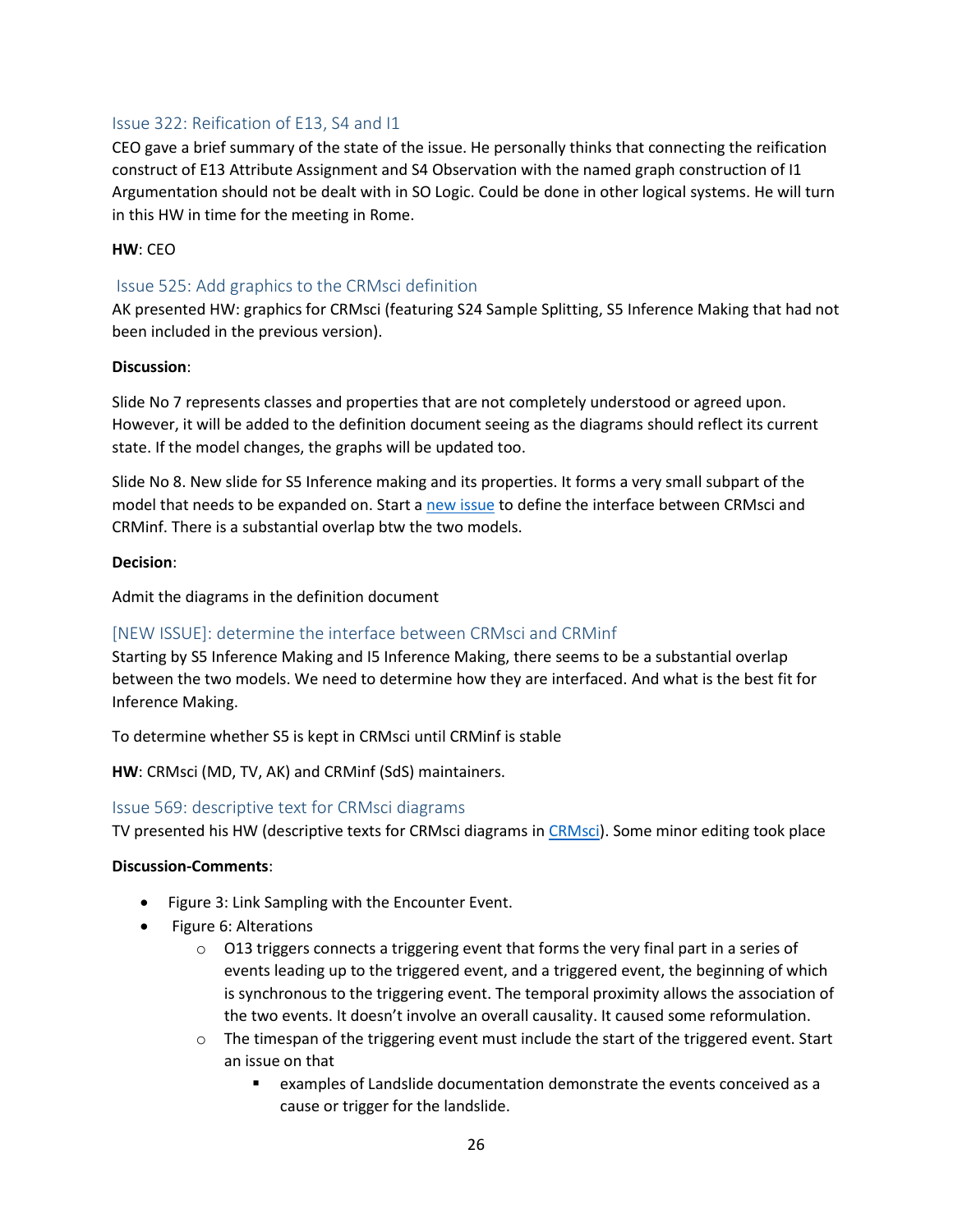$\circ$  The last sentence ("The CIDOC CRM avoids providing constructs ... or historical events") does not strictly concern alterations, to be revisited at a later stage:

## **Proposal**:

- admit the descriptive texts in the definition document –fix the typos on S15 Observable Entity and edit the class hierarchy list accordingly
- Assign a new version number once the changes have been implemented  $(v1.7)$  -the changes in S15 Observable Entity, and the measurements and dimensions justify a new number.
- Once the Position Measurement construct have been accepted, we will implement a new major update (2.0) –also produce graphs for Position Measurement.

Everyone in agreement

**Decision**: Proceed as proposed

**Re the RDF:** The document needs to be reformatted according to the template, in order to automatically generate the rdfs file prior to the next meeting.

- produce an rdf for the current version (for v1.7) and once Position Measurements etc are handled, produce yet another one.
- **HW**: TV to share the last updated version of the definition document with ETz, who will try to generate an rdfs file from, despite it not adhering to the new template. He will try to have it ready by the next meeting.

#### <span id="page-26-0"></span>Issue 332: Properties of S10 Material Substantial of CRMsci

Issue closed

## <span id="page-26-1"></span>Issue 527: Modelling provenance of Intangible Heritage

The construct that the issue set to describe cannot be defined through the CRM at this point (how to describe categorical information). Should be kept open, carry on the discussions among MD, MN, DH, OE until they reach a concrete proposal.

**HW**: MD, MN, DH, OE

#### <span id="page-26-2"></span>Issue 547: CRMdig update

Look at CRMdig, determine what parts of the model need to be kept in CRMdig vs the things that echo the project they were built to describe. Discuss the overlap with PEM. Inform the Sig in the next meeting maybe.

**Proposal**: Break the model in small subtasks (review properties, Digital Objects etc)

**HW**: GB to coordinate the group of people involved in this task, CEO, (MD), and confer with ML and GH.

#### <span id="page-26-3"></span>Issue 360: LRMoo

In the 53rd CIDOC CRM & 46th FRBRoo SIG meeting, the SIG went through Issue 360.

**Present state of the issue:** the results of the e-votes have been incorporated in the current version of the LRMoo. Of these, 3 were recorded as specific issues: **589**, **591**, **592** –they are formally closed.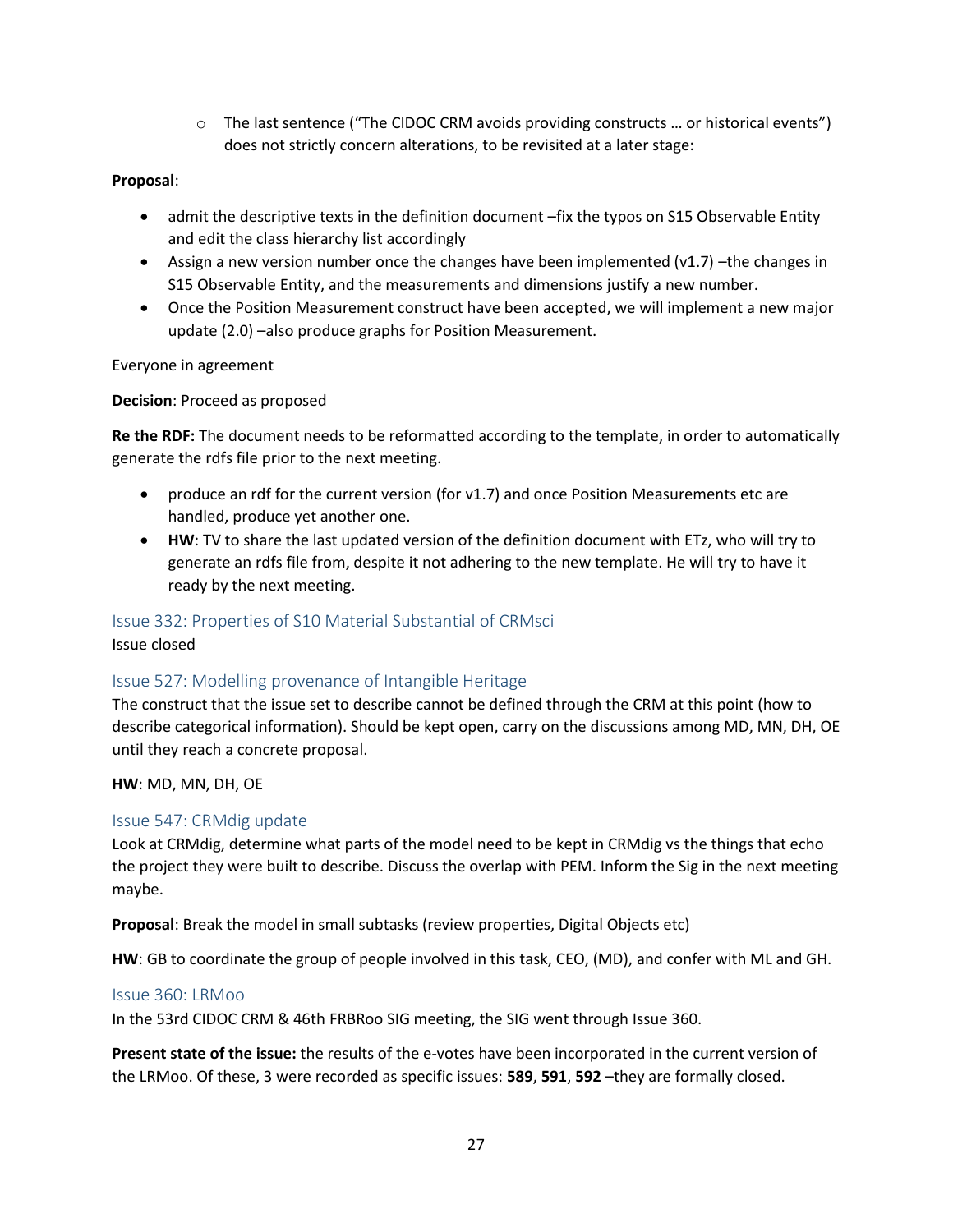## **Subtopics discussed:**

- Review of properties –see issu[e 590,](#page-27-0) below.
- Proposal to deprecate R10 has member vetoed –see issue [593,](#page-27-1) below.
- Proposal to introduce a property Rnn included memory of, connecting an instance of F28 to an instance of E7 –see issue 594, [below.](#page-27-2)
- Review of the WEMI examples.

## *Review of the WEMI examples for LRMoo.*

The review of the [examples](https://cidoc-crm.org/sites/default/files/WEMI%20examples.docx) for LRMoo is still ongoing, Sig members can advise on them.

# <span id="page-27-0"></span>Issue 590: Review of properties

the Sig went through the revised the table of quantifications, fol axioms, (.1) properties, and declaration of new sub/superproperties for the set of LRMoo properties (**HW** by PR & MZ) and edited some of them. The updated list can be foun[d here.](https://cidoc-crm.org/sites/default/files/LRMoo%20Review%20of%20Cardinality%2C%20Transitivity%2C%20Symmetry%2C%20Reflexivity.xlsx)

## **Decisions**:

- label for the quantification (1,n:1,n): **many to many, necessary, dependent**. To be added to the list of possible quantifications in LRMoo.
- Re. transitivity, symmetry and reflexivity: the **non**-symmetric/reflexive attributes mean to say that some instances of the property can be symmetric/reflexive, whereas some others can be asymmetric/irreflexive. For properties with the same domain and range, a statement must be offered wrt. their transitivity (+, -, neither).

## **However**:

If a property is known to be **reflexive/symmetric** for all its instances, then it should be marked as such. The same applies to properties known to be **irreflexive/asymmetric** for all their instances.

Conversely, if a property is neither symmetric/reflexive nor asymmetric/irreflexive, it must not be given a characterization regarding these attributes. **Non-x statements should be avoided**.

- Re the .1 properties: deprecate the *R33.1 has encoding* property, it can inherit the one from P3.1 has note.
- Re. declaring new sub/super properties:
	- o *R2 is derivative of* IsA *R68 is inspired by*, on the grounds of it being much more specific.
	- o *R2 is derivative of* not declared a subproperty of *P130 shows features of*, as *R68* (its direct superproperty) is listed as a subproperty of *P130*.

## <span id="page-27-1"></span>Issue 593: E-vote: LRMoo, deprecation of R10 has member (vetoed)

MD went through the reasons that motivated his veto to the proposal to deprecate R10 (see issue description). The Sig decided to keep it in LRMoo.

## *Issue closed*

# <span id="page-27-2"></span>Issue 594: semantically replacing Recording Event and Externalization Event

The Sig discussed MD's proposal to introduce a property F28 Expression Creation. Rnn included memory of: E7 Activity to replace R20 recorded.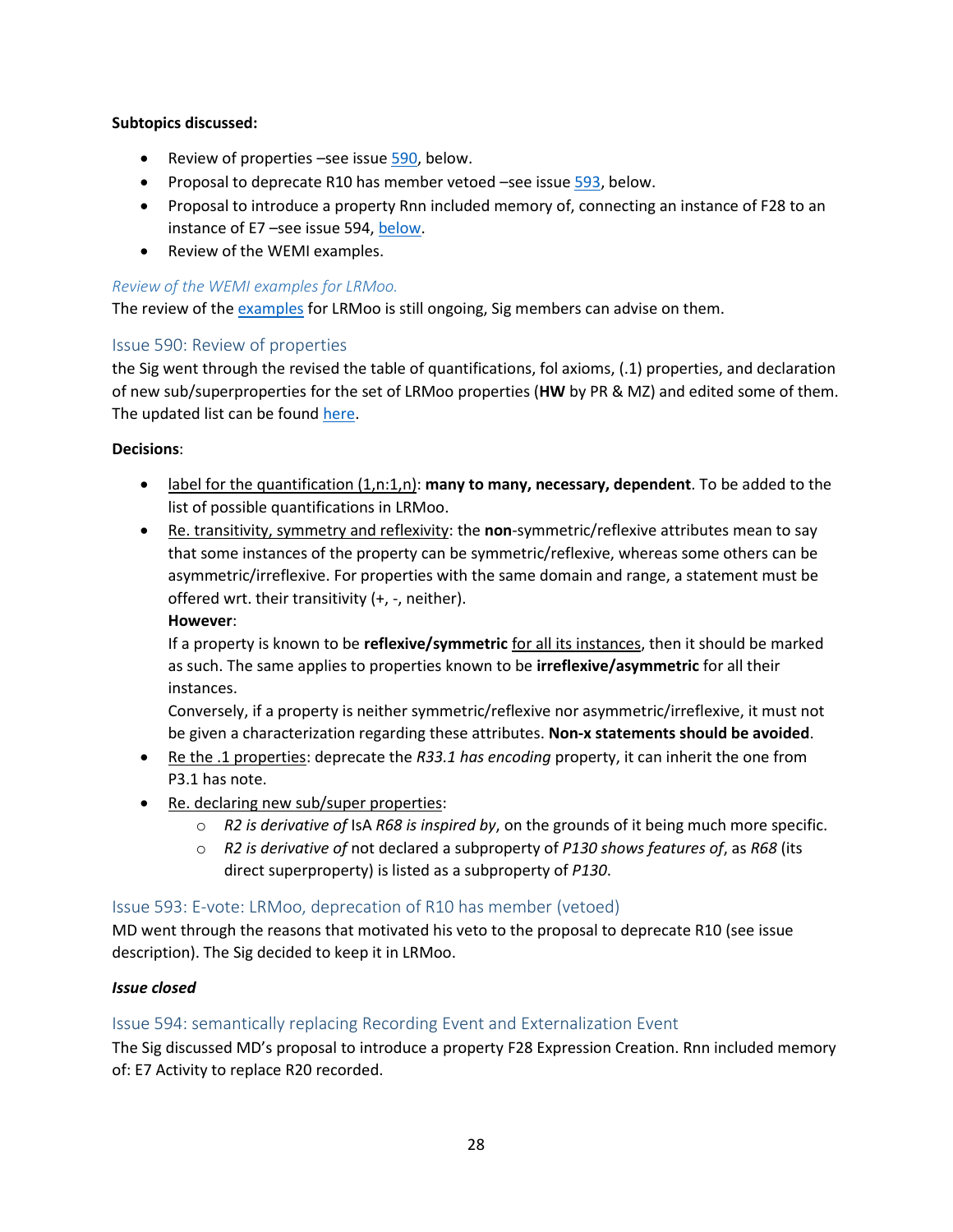There were objections raised wrt to whether the property falls in scope with the LRM. The use of the memory of a particular activity in an instance of F28 Expression creation can be dealt with in LRMoo through the subject relation that covers both aboutness and depiction. And could extend to a particular performance. It could be useful for CRMbase.

However, it seems that the memory is not by default observable. It should be defined as such, otherwise the construct would be a bit obscure.

To add it to CRMbase it would mean that we would have to define an Expression Creation class in CRMbase, which is far from ideal.

Instead, to discuss it again in the next meeting (with a scope note and everything that goes with it).

**Decision**: **HW** MD to produce scope note in time for the Sig in Rome.

# <span id="page-28-0"></span>Issue 577: Official Namespaces for CRM Extensions

According to the head of Lidatech committee of IFLA there is no technical contradiction with having an IFLA standard under a different namespace, provided that they can push it from one namespace to another. In terms of policies, MR has not received a proper response, so she will double check with the committee on standards.

- FRBRoo should be left under an IFLA namespace
- LRMoo does not have an IFLA namespace, and to create a namespace and maintain it would require some effort (from a financial point of view too). If the CRM can provide and support a namespace for LRMoo that pushes to IFLA, it would probably be OK.

**Decision**: Inform the Committee on Standards (IFLA) that the intention is to maintain a link btw the IFLA website and the CRM namespace. If there are objections, report back to the Sig. If not, proceed.

# <span id="page-28-1"></span>May 13, 2022

# <span id="page-28-2"></span>Issue 557: Which family model should classes (i) Provision and (ii) Business Obligation appear under?

The Sig had appointed MD & SdS to turn the bullet-points in the list below into a practical scope for the business model (a reference to everything else it covers, aside business transactions).

- material provision of things (labor, services, money, goods)
- social exchanges for material gain
- incorporate constructs from SeaLit (and other projects –f.i. Spectrum, documentation of Nazi theft, BM project for illicit trading) to draft the practical scope of the document (discuss with RS, SdS)
- museum transactions for object acquisition/exchange etc

## **Discussion:**

The HW has not been turned in, and SdS wants out of it (does not have the time to engage). No access to documentation re. the Nazi theft. However, there is ample data from SeaLiT (access to sources such as account books).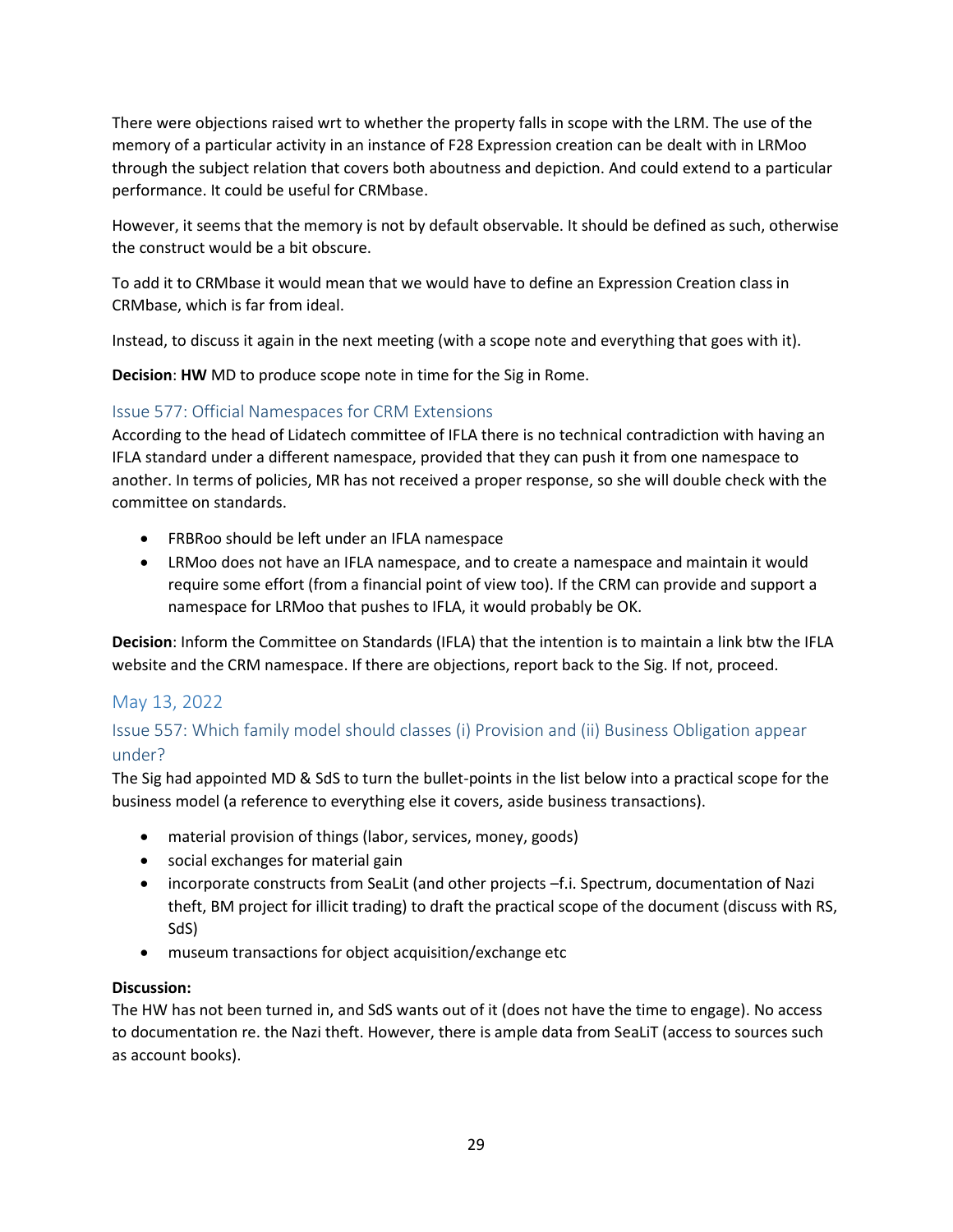### **New twist on the HW:**

- reference the publicly accessible archival material from SeaLit (**HW**: AK, PF)
- Spectrum data model: what are the fields that Spectrum uses to document museum transactions? Consult the [minutes](https://cidoc-crm.org/sites/default/files/2015Feb02-32nd-meeting-minutes_1.pdf) of the 32<sup>nd</sup> CDOC CRM Sig meeting and thei[r mapping](https://cidoc-crm.org/sites/default/files/MDA%20Spectrum_CIDOC_CRM_mapping.doc) to CIDOC CRM (**HW**: AK)
- The outcomes of the discussion in **Issue 273** Business Transactions can also feed into the scope of the model.
- MD to combine the collected info in the scope of the model,
- SdS to proofread

## <span id="page-29-0"></span>Issue 586: How to call the model for business transactions?

It's not a model that is strictly about business transactions, more like private law, and contracts.

Τhe draft document of this extension is not available right now. It is needed to produce a scope and then decide on how to call it.

#### **Decision**:

- Use the template for the family models and add classes/properties and examples for them (format them accordingly)
- for the examples we need to go through archival material (Turkish archives, that contain transactions, contracts), but they would have to be transformed to data structures
- draft the practical scope
- then decide on the label for the model.

Issue 557 takes precedence over this issue.

#### <span id="page-29-1"></span>CRM Sig meetings in the post-covid era.

Two planned meetings so far

- Physical meeting in Rome (it has been planned already).
	- o [A tentative agenda](https://cidoc-crm.org/sites/default/files/54th%20CIDOC%20CRM%20-47th%20FRBR%20Sig%20Meeting%20%28Rome%29%20tentative%20agenda.pdf) has been circulated through the list,
	- o discounted accommodation was secured
	- o wrt participation, no updates
	- $\circ$  the organizers will probably enable virtual participation, but they had obtained a grant to hold a physical meeting, which means that they need to secure physical participation.
- Physical meeting in Luxembourg (not Liège), because MvR has changed affiliation. The Sig must be informed of this (CEO to share the information with the mailing list)

#### **For the future:**

- We should organize at least one (mostly) physical meeting per year, and plan for other online meetings. Could be combined with a workshop.
- Four meetings a year (even if it's only online) is way too optimistic in any case.
- Zoom meetings are easier and more manageable, in the sense that they are smaller (half meetings) and more concentrated.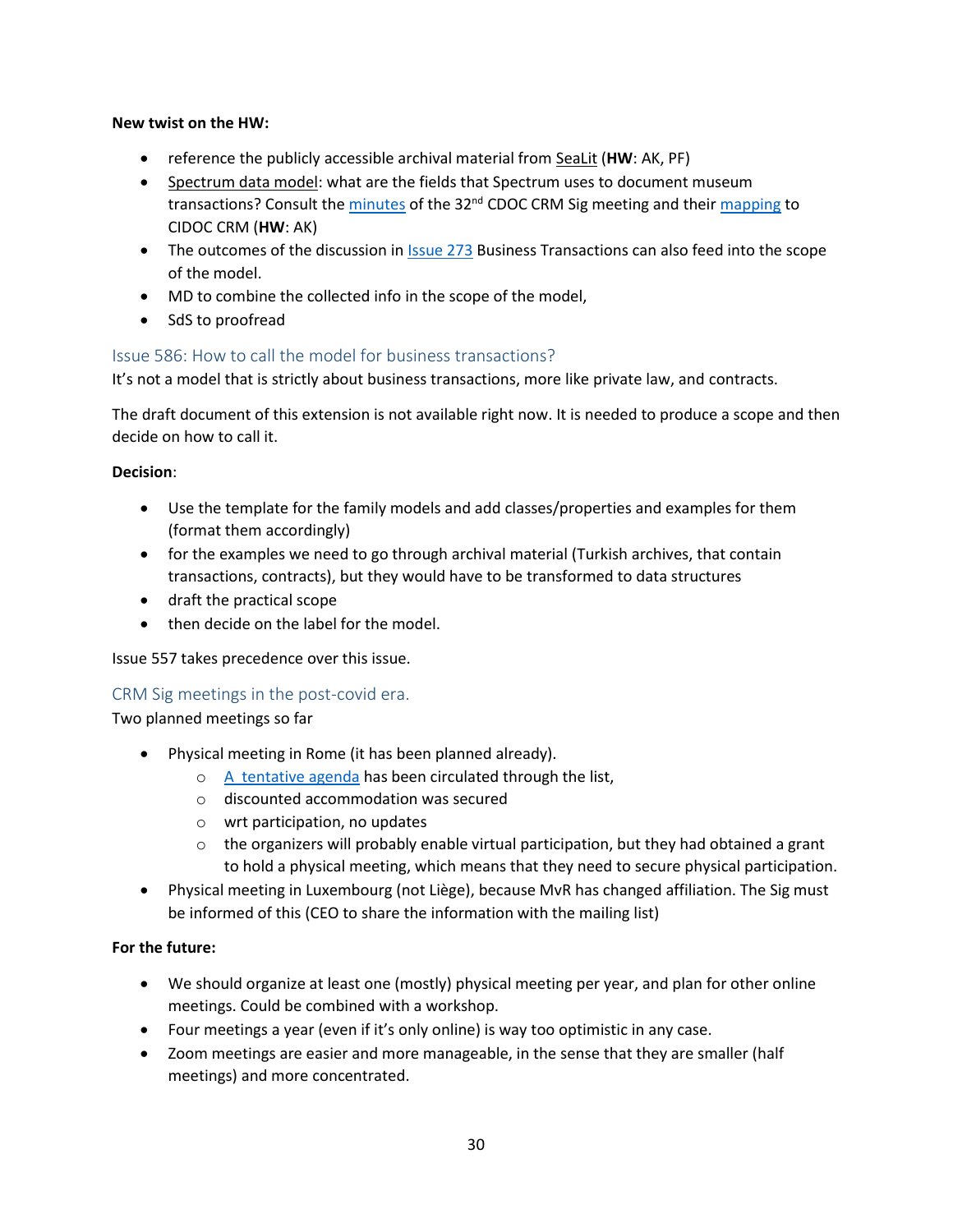• The Sig's work needs to be more goal-oriented, to encourage participation. Newcomers are scarce. There is much documentation available. The topics of interest mainly revolve around applications using the model.

**Especially for Rome:** The meeting must be attractive in terms of content. **HW** needs to be turned in in time for the meeting. Ask participants for ideas for the meeting (topics of interest). The editors to email the Sig list asking for contributions. Areas of interest identified, to be shared with the list.

- o business model
- o model for provenance
- o reification, rdf-star
- o research dissemination (key person: Oyvind)
- $\circ$  Extensions (they facilitate the application of the CRM to diverse scientific domains, they serve different purposes)
	- CRMinf
	- CRMarchaeo
	- CRMba
	- ARIADNEplus models, other models that have been created as part of ongoing/past projects
- o NLP methods to automatically extract CRM-compatible data annotations from free text.
- WS is particularly interested in the documentation of modelling classes and new ontology/extensions –if there is online participation in the Rome meeting, he can report on having used it.
- GH is up for online participation on Thursday (for Rome), he is interested in work on CRMinf and CRMsci (he's been using them quite a bit lately)

We need to appoint task groups and work on areas of interest.

**HW**: CEO to send out the email to the Sig-list.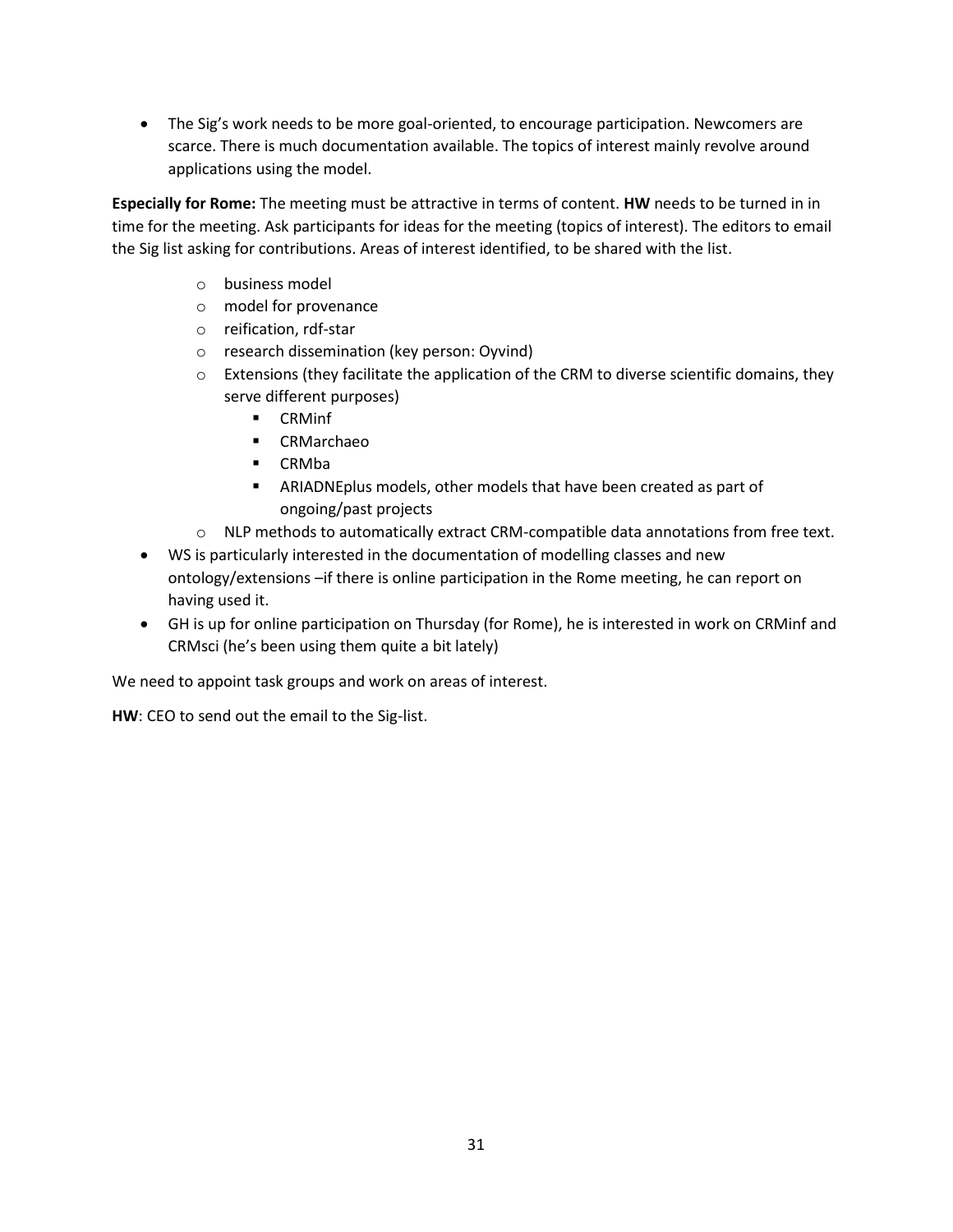# <span id="page-31-0"></span>APPENDICES

<span id="page-31-1"></span>1. List of abbreviated names

| AF         | Achille Felicetti      |
|------------|------------------------|
| AK         | Athina Kritsotaki      |
| CB         |                        |
|            | Chrysoula Bekiari      |
| <b>CEO</b> | Christian-Emil Ore     |
| <b>CM</b>  | Carlo Meghini          |
| DH         | Daria Hookk            |
| DO         | Dominic Oldmann        |
| EC         | <b>Erin Canning</b>    |
| <b>ETs</b> | Eleni Tsouloucha       |
| ETz        | Elias Tzortzakakis     |
| GB         | George Bruseker        |
| GH         | <b>Gerald Hiebel</b>   |
| MN         | Massoomeh Niknia       |
| MD         | <b>Martin Doerr</b>    |
| MF         | Mark Fichtner          |
| ML         | Matteo Lorenzini       |
| <b>MR</b>  | Mélanie Roche          |
| MZ         | Maja Žumer             |
| <b>NC</b>  | Nicola Carboni         |
| <b>OE</b>  | Øyvind Eide            |
| PF         | Pavlos Fafalios        |
| PM         | Philippe Michon        |
| PR         | Pat Riva               |
| <b>RN</b>  | <b>Robert Nasarek</b>  |
| SdS        | <b>Stephen Stead</b>   |
| <b>TV</b>  | <b>Thanasis Velios</b> |
| <b>WS</b>  | Wolfgang Schmidle      |
| YM.        | Yannis Marketakis      |
| YTz        | Yannis Tzitzikas       |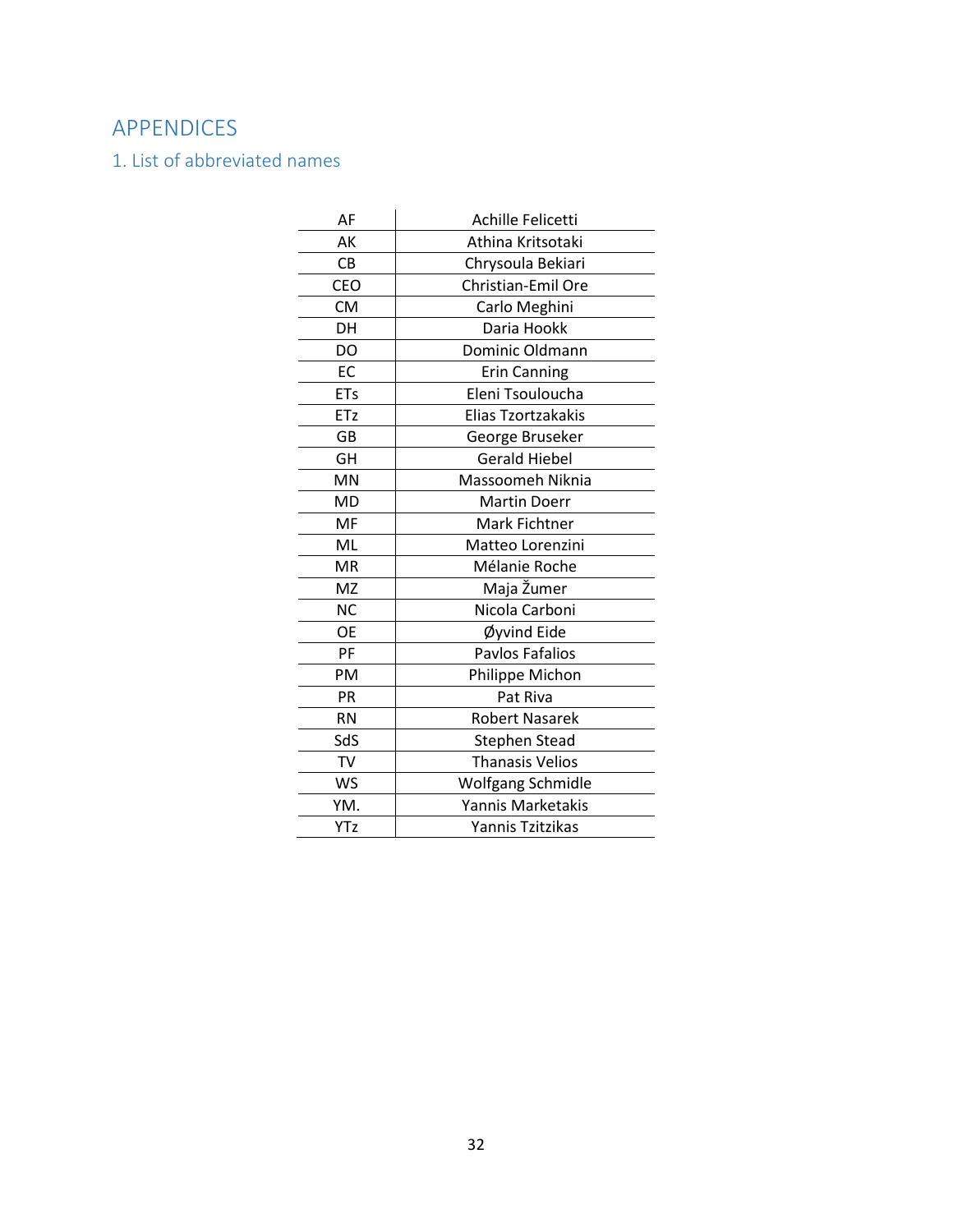### <span id="page-32-0"></span>2. Model Changes

#### <span id="page-32-1"></span>Issue 583 –HW by MD

#### **S4 Observation**

- Subclass of: E13 Attribute Assignment
- Superclass of: S21 Measurement

S19 Encounter Event

Scope note: This class comprises the activity of gaining scientific knowledge about particular states of physical reality through empirical evidence, experiments and measurements.

> We define observation in the sense of natural sciences, as a kind of human activity: at some place and within some time-span, certain physical things and their behavior and interactions are observed by human sensory impression, and often enhanced by tools and measurement devices.

> Observed situations or dimensions may pertain to properties confined to a single instance of S15 Observable Entity or pertain to constellations of multiple instances and relations between them, in particular distances between them.

> The output of the internal processes of measurement devices that do not require additional human interaction are in general regarded as part of the observation and not as additional inference. Primary data from measurement devices are regarded in this model to be results of observation and can be interpreted as propositions believed to be true within the (known) tolerances and degree of reliability of the device.

Measurements and witnessing of events are special cases of observations. Observations result in a belief that certain propositions held at a time within the time-span of the observation. In this model, the degree of confidence in the observed properties is regarded to be "true" by default, but could be described differently by adding a property P3 has note to an instance of S4 Observation.

#### Examples:

The excavation of unit XI by the Archaeological Institute of Crete in 2004.

The observation (S4) of the density (S9) of the X-Ray image of cupid's head from the painting "Cupid complaining to Venus" (S15) as "high density" (E1), on the 19<sup>th</sup> of March 1963 (Cranach Digital Archive, http://lucascranach.org/UK\_NGL\_6344).

The observation (S4) of visible light absorption (S9) of the painting "Cupid complaining to Venus" (S15) as "having red pigment", in 2015 (Foister, S., 2015).

#### In First Order Logic:

 $S4(x)$  ⊃ E13(x)

#### Properties:

O8 observed (was observed by): S15 Observable Entity O9 observed property type (property type was observed by): S9 Property Type O16 observed value (value was observed by): E1 CRM Entity O? observed: Situation?

#### **Observable Situation**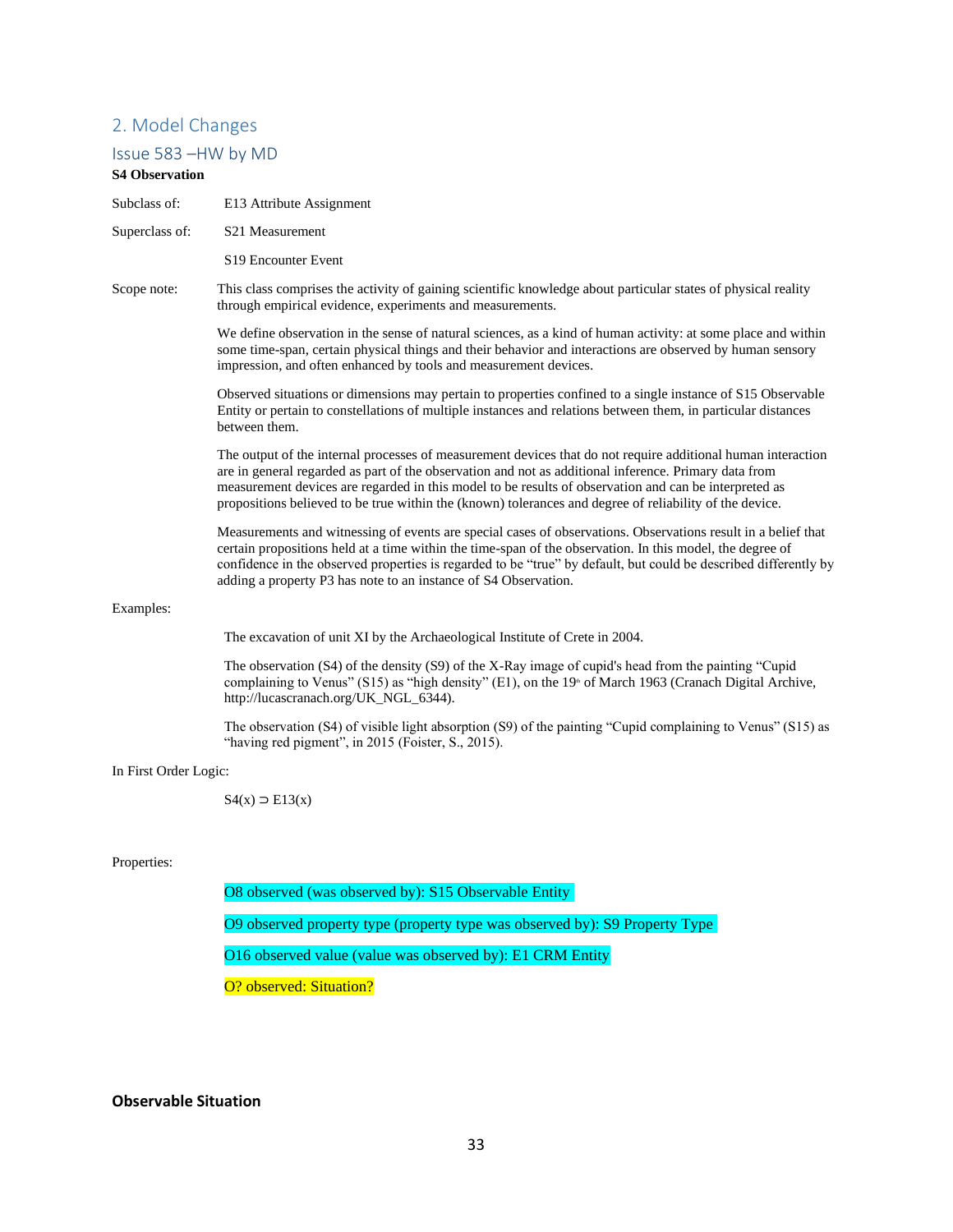#### Scope note:

An Observable Situation can be perceived as the focus of an observer, by human senses or enhanced or mediated by technical instruments, on a constellation, an interaction or a dynamic behavior of instances of S15 Observable Entity or sections of these instances within a particular time-span and spatial extent in the past. The observer may themselves be directly involved, or be receiving respective signals from these instances. The focus of the observer determines the model they overlay on the observed reality in order to describe it in terms of distinct properties and value ranges of parameters. The latter selection and projection from reality constitutes the content of a particular observable situation. Multiple observers may select different models, details and value systems to the same spatiotemporal area (i.e., views they pay attention to). Consequently, the observed situations may differ, but should, in principle, be compatible with a common reality in their overlaps

#### (categorical) Examples:

- Sun rising over the horizon at a particular spot.
- A car passing by another car.
- A lightning bolt.
- An air temperature and wind speed at a certain point and time.
- People being in a city, a house.
- Someone showing symptoms of sickness.
- A vegetation cover of a field.
- Someone eating.
- Two mountains being at a certain distance.
- Cars in a starting position for a race.
- The direction a compass needle shows at a particular spot.

All **parthood** of physical things for an uninterrupted period of observation is an observable situation.

#### *P12 occurred in the presence of (was present at)* is observable.

**E93 Presence** of physical things for an uninterrupted period of observation is an observable situation.

The location of things present and events happening are observable with respect to physical features or objects unmoved.

The presence **of two** physical things for an uninterrupted period of observation each within a given space, or the presence of one thing and an event or two events within an uninterrupted period of observation allow for observing a spatial distance in this "situation".

- P164 is temporally specified by (temporally specifies): E52 Time Span
- P167 was within (includes): E53 Place
- P195 was a presence of (had presence): E18 Physical Thing

**I propose:**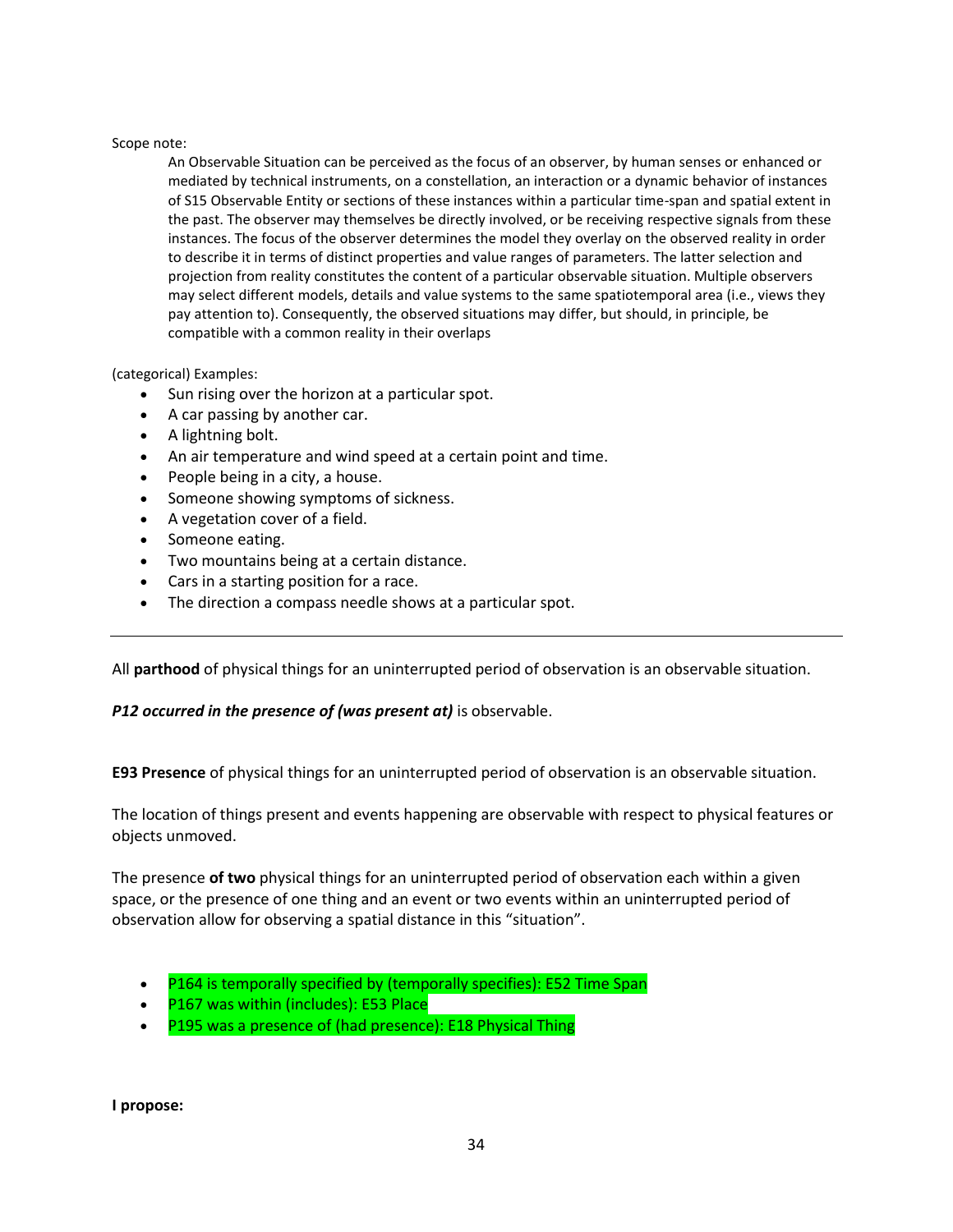## **Sxxy Spatial Distance**

Subclass of Sxxx Observable Situation

properties:

Oxxx is distance between: Observable Entity (cardinality 2! Oxxx has dimension:

as an observed situation, it could per default inherit the temporal bounds of the observation/measurement. As a result of evaluation, it could exceed any limitations of single observation..

We can define **a temporal distance** of events as another observable situation.

Open questions: how to define a situation of passing by a feature ("destination mark").

# **Generally,**

one can observe

- A. static properties of a Physical Thing or Material Substantial and events.
- B. Situations when affairs involving observable entities stay within some boundaries for some time, such as presence, parthood, P12 was present at, location
- C. Dynamic processes involving sub-situations of things going from A to B etc, such as runners in a competition. We have no construct of following a road in the CRM, but we can specify an observable situation in a more general sense, within which the Marathon runner had first a presence at Marathon, if not explicitly a "starting event", and then at various road mark, and then in Athens ("dying").

Question, can these all be subsumed under "observable situation", or is this overstretching the concept? Observable Situation clearly needs **a parthood property.**

**Observable Situation may be described by a Proposition Set**, but it "commits" to the statements themselves; it is **not** just **an information object**. **Specializations** of Observable Situation may **restrict**  possible propositions appearing in the Situation, **NOT add** new ones.

#### <span id="page-34-0"></span>Issue 388 –HW by MD

## **Sxxx Position Measurement**

Subclass of: S4 Observation

Scope note: This class comprises activities of measuring positions in space and time. The measured position is intended to approximate a part or all of the extent of the presence (instance of E93 Presence) of an instance of E18 Physical Thing or E4 Period of interest, such as the outer walls of an excavated settlement, the position of a ship sailing or the start and end of athlete's run in a competition. Characteristically, a theodolite or GPS device may be positioned on some persistent feature. Measuring the position of the device will yield an approximation of the position of the feature of interest. Alternatively, some material item may be observed moving through a measured position at a given time.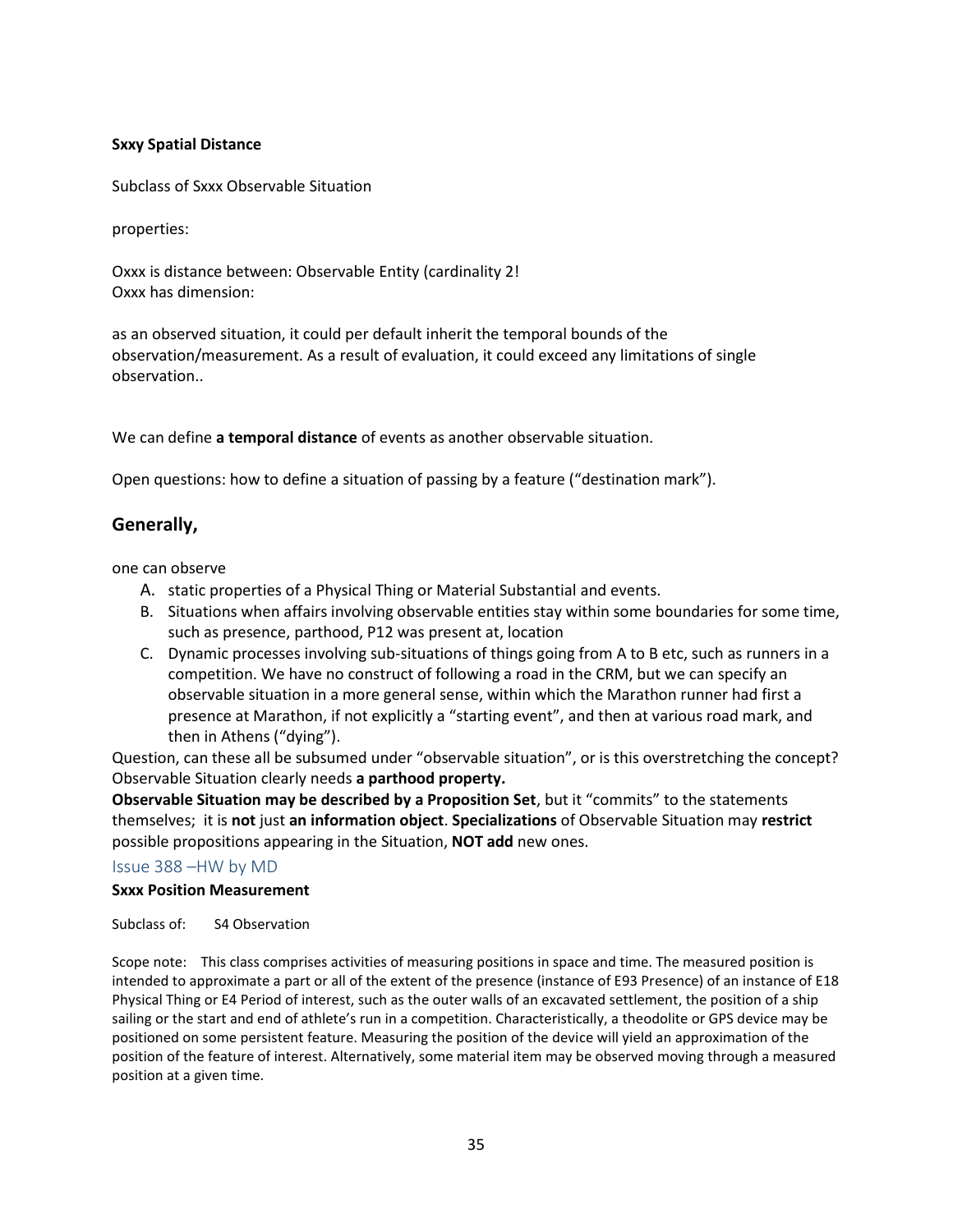A position measurement is an evaluation of a combination of measurement of multiple associated distances and/or angles (instances of E54 Dimension) from a particular spot to certain reference points of previously known position in the same reference space. A particular role is played by the Earth's magnetic field and rotational axis as reference for an angle or direction. Often, the observed constituting dimensions are not documented, or hidden in an electronic device software.The measured position is given as an E94 Space Primitive corresponding to a declarative place. Together with the measured time-span covering the time-critical observations it forms a spacetime volume, which should normally overlap with the spatiotemporal extent of the thing or phenomenon of interest.

#### **Properties:**

- Oxx1 determined position (was determined by): E94 Space Primitive
- Oxx2 has validity time-span (is position validity for): E52 Time-Span
- We may now formulate the approximation to the things of interest, e.g.
- Oxx3 overlaps with presence: E93 Presence.

**position measurement** consists of triangulation, either with two more things, or one thing and a direction from it. GPS is multiple triangulation with Greenwich and the rotational axis of earth as ref frame. Normally, directions are defined by two things present.

So, position measurement is multiple measurements of an observable situation and implicit evaluation of the coordinates relative to the ref frame.

Basically, the position measurement makes sense as a declarative place within the presence of a thing or event at the time of measurement, or covering it. "overlaps" may be precise enough.

#### <span id="page-35-0"></span>Issue 582 –HW by EC

Reformulation of the scope note for E79 Part Addition

#### *Old*

#### **E79 Part Addition**

This class comprises activities that result in an instance of E18 Physical Thing being increased, enlarged or augmented by the addition of a part.

Typical scenarios include the attachment of an accessory, the integration of a component, the addition of an element to an aggregate object, or the accessioning of an object into a curated instance of E78 Curated Holding. Objects to which parts are added are, by definition, human-made, since the addition of a part implies a human activity. Following the addition of parts, the resulting human-made assemblages are treated objectively as single identifiable wholes, made up of constituent or component parts bound together either physically (for example the engine becoming a part of the car), or by sharing a common purpose (such as the 32 chess pieces that make up a chess set). This class of activities forms a basis for reasoning about the history and continuity of identity of objects that are integrated into other objects over time, such as precious gemstones being repeatedly incorporated into different items of jewellery, or cultural artifacts being added to different museum instances of E78 Curated Holding over their lifespan.

#### *New*

#### **E79 Part Addition**

This class comprises activities that result in an instance of E18 Physical Thing being increased, enlarged or augmented by the addition of a part.